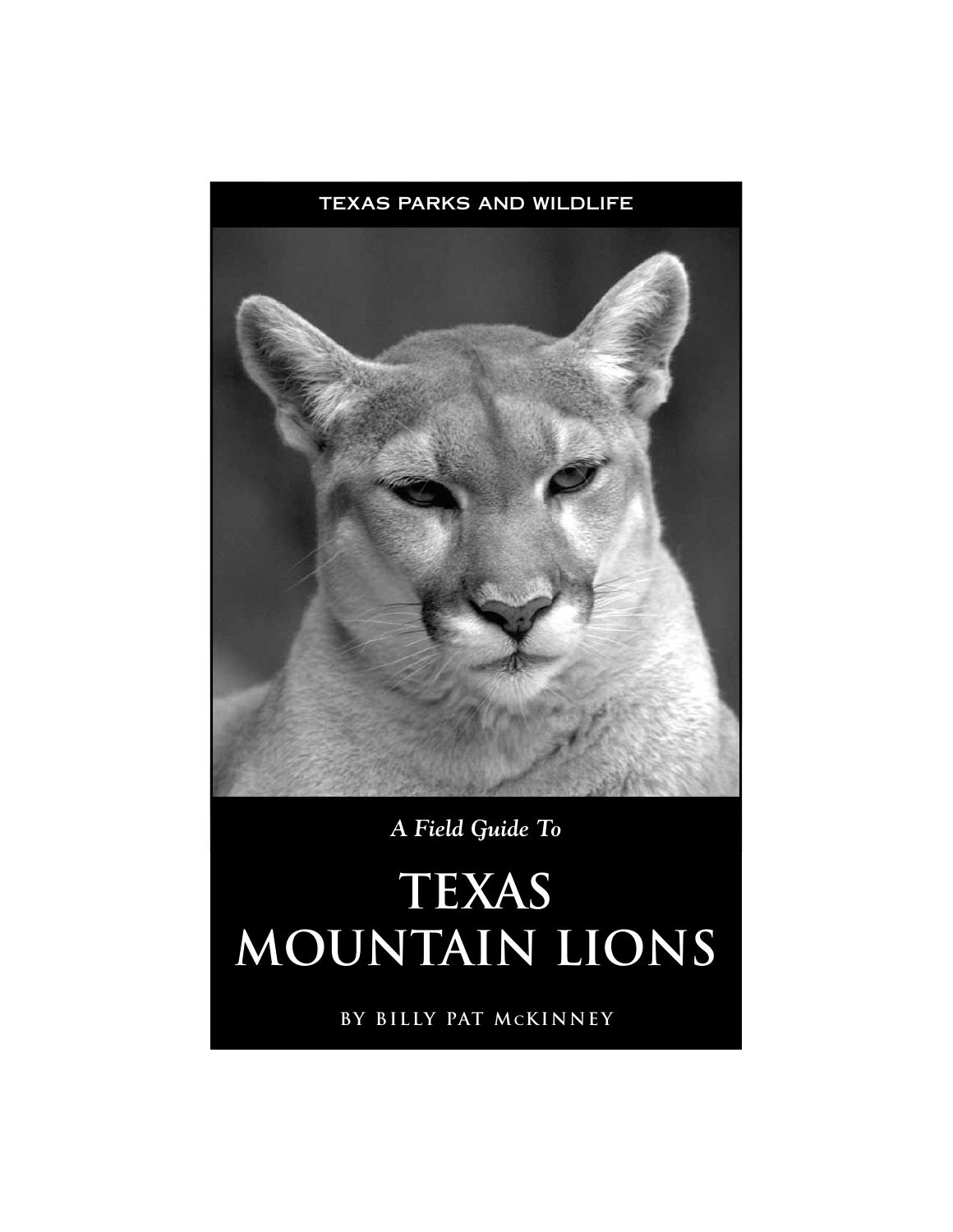

# **acknowledgements**

I wish to thank Texas Parks and Wildlife Department employees Bob Cook, Bob West, Ron George, Matt Wagner, Jack Kilpatric, Bill Russ, Mike Pittman, Tim Bone, Ruben Cantu, Georg Zappler and David Riskind for their assistance and review of this manuscript. Thanks are also due Jimmy Rutledge, TPWD, for his contribution on the biology of the mountain lion and to Bonnie R. McKinney, TPWD, for the time and work she contributed to this guide.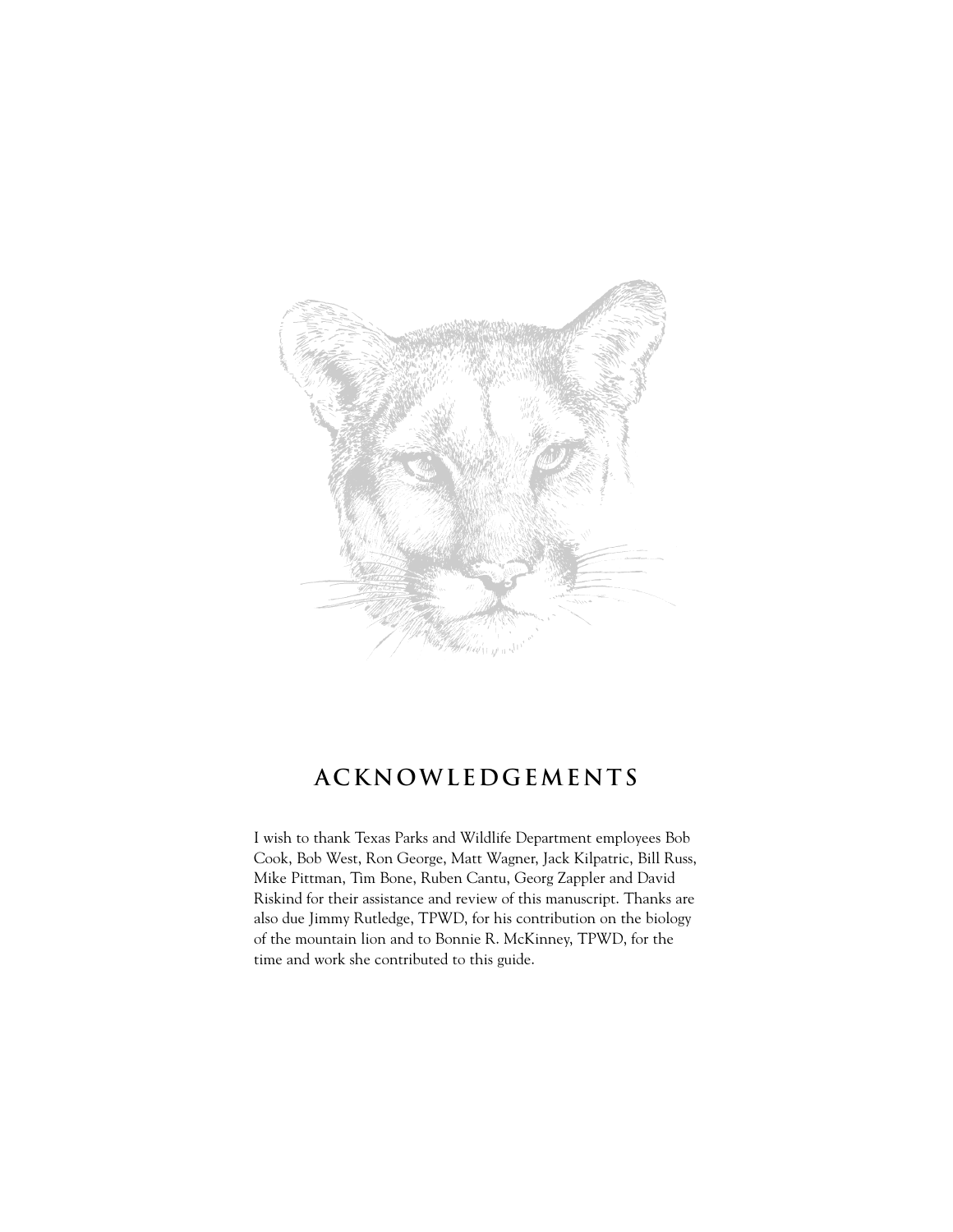# **table of contents**

| Livestock Depredation 17            |
|-------------------------------------|
|                                     |
| Lion and Human Interaction 21       |
|                                     |
| Suggested Reading inside back cover |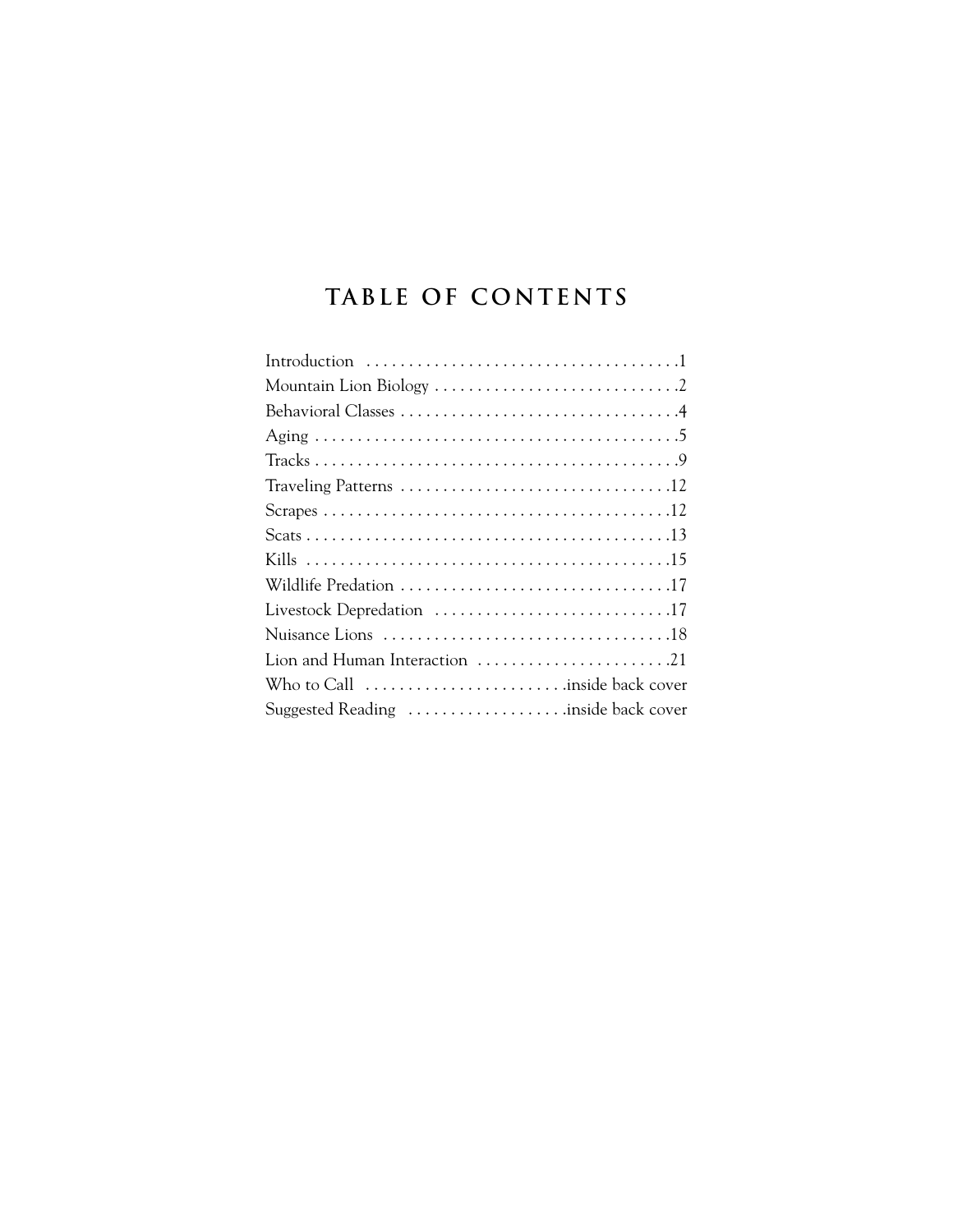

*Rock art depicting large cat and shaman (medicine man) from Panther Cave, Seminole Canyon State Park, Texas. Illustration by Nola Davis.*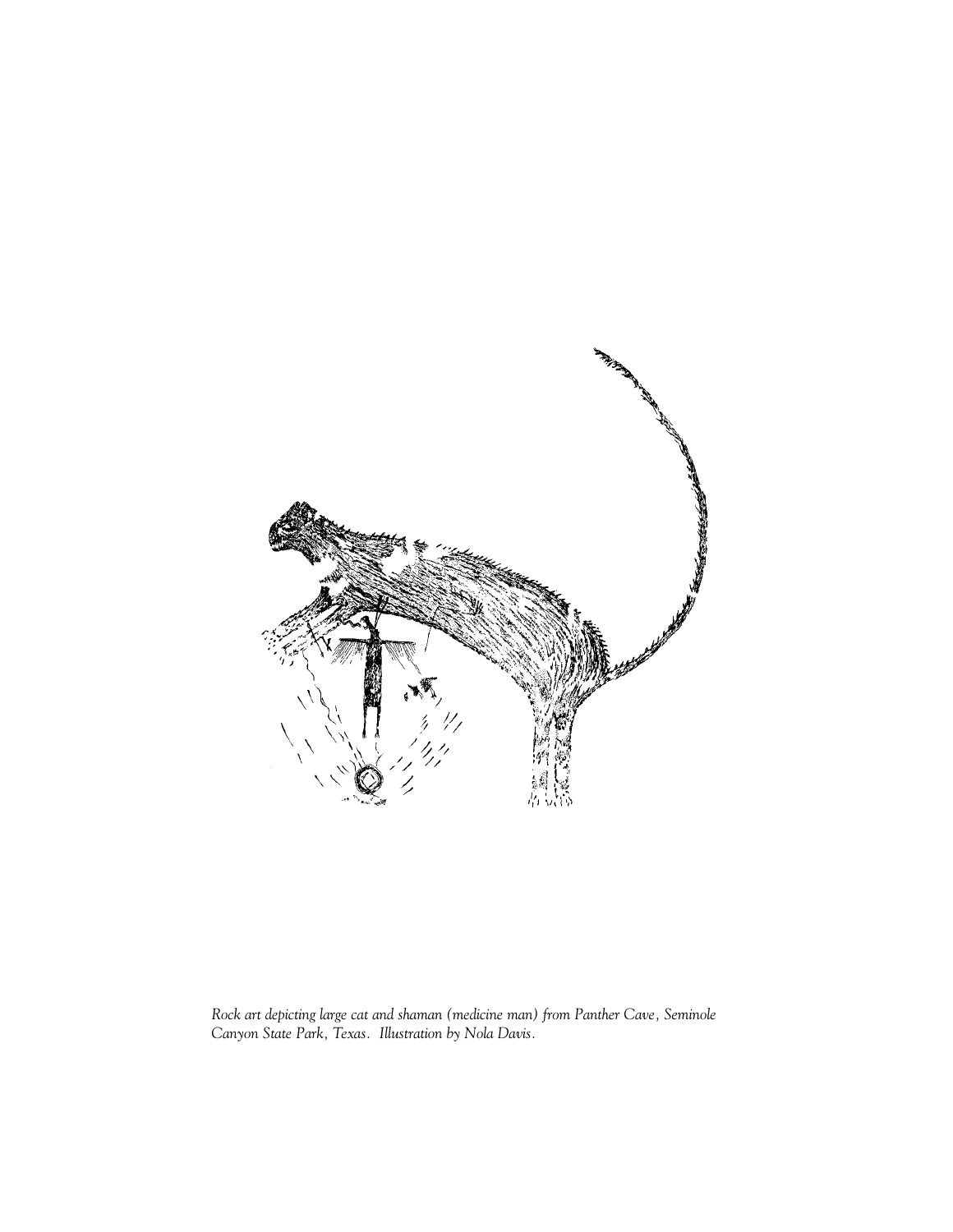# **INTRODUCTION**

The mountain lion (*Puma concolor*), also known as cougar, puma and panther, has been an integral part of the Texas fauna for thousands of years, as evidenced by the paintings and pictographs of Native Americans (see left) and the fossil record.

Lions were once common throughout Texas, but since Anglo settlement, they have mostly been confined to isolated and rugged areas of the state. Lions now appear to be moving back into historic habitats where they have not been documented for well over a hundred years. It is increasingly more important for range and wildlife managers to be able to recognize lion "sign," in order to monitor populations in a given area. Lions are solitary, secretive creatures. This guide attempts to provide field people with a working knowledge of the mountain lion. It is not intended for the experts, but rather for laypersons in order to provide them with the basics of lion behavior, allowing them to interpret the traces left by the animal.

Mountain lions are controversial animals that often evoke love-hate feelings on the part of humans. Whatever one's perspective, however, mountain lions are fascinating and little understood animals that play an important role in the Texas ecosystem. The mountain lion is adaptable and can be found thriving in hot deserts, wetlands and high mountains. The challenge for resource managers is to develop a management plan for the lion that will address the concerns of both wildlife and livestock, and that will insure that the lion continues to be an important part of our Texas heritage.

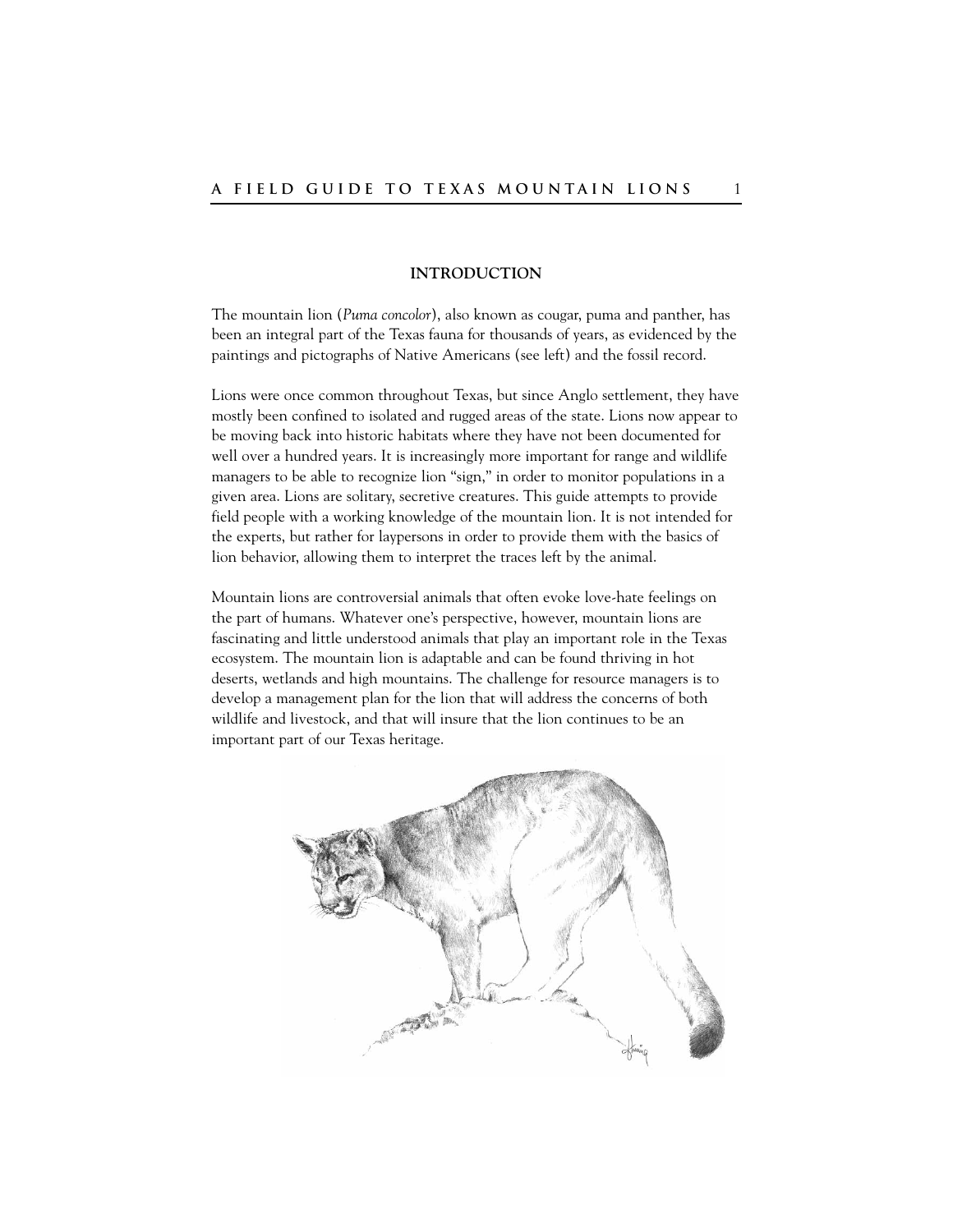# **MOUNTAIN LION BIOLOGY**



*Fig. 1.* Puma concolor*. Photo by Billy Pat McKinney.*

The mountain lion's scientific name, *Puma concolor*, means cat of one color (Figure 1). Mountain lions are also called pumas, cougars and panthers. They occur in habitats ranging from the southern tip of South America to northern British Columbia, Canada. The subspecies found in Texas is *stanleyana*. Historical data documents the existence of lions in every ecological region in Texas.

Mountain lions are reddish brown to tawny in color. From the tip of the nose to the tip of the tail, males can measure in excess of 7 feet, with females being somewhat smaller. Normal weight in adult males averages 100-150 pounds, and 55-90 pounds in adult females. In the wild, longevity ranges between 10 and 11 years; in captivity, mountain lions have been known to live much longer.

Mountain lions are solitary animals. They are active crepuscularly (mornings and evenings) as well as nocturnally (night). Adult males and females are only together for a 3-to-5-day period during breeding. Lions may breed at any time during the year, but most litters are born in the summer and fall. Females first breed when they are around 2 years of age. Intervals between litters average from 18 months to 2 years. Average litter size is normally 2 to 3 young with as many as 6 young being reported. The gestation period is about 90 days. Female lions pick locations within their home range that offer cover and security for their young. Kittens may be left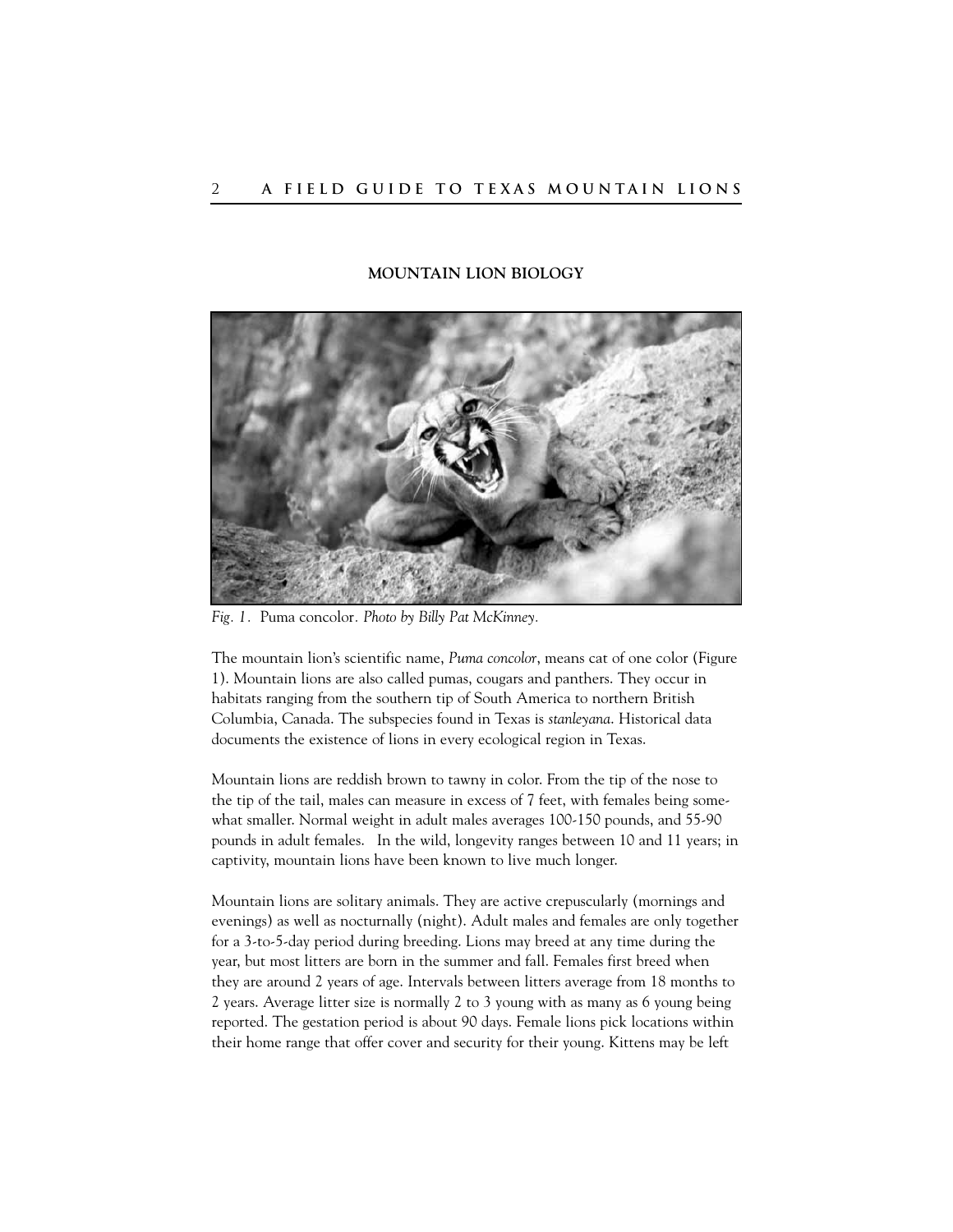unattended for hours at a time while the mother hunts to feed them. Females may leave their kittens in heavy brush, rockslides, caves or overhangs (Figure 2). The growing cubs stay with the female until they are 11 to 24 months of age, at which time they disperse and begin looking for their own range. Dispersal of young lions depends on the distance to unoccupied habitat. Recent research has documented dispersal distance up to 300 air miles from natal (birth) areas. Generally, sub-adult males disperse further than females.



*Fig. 2. Typical den sight. Photo by Billy Pat McKinney.*

The size of a lion's home range is determined by a variety of factors: prey abundance and availability, topography and other habitat features, and presence of other lions. Male home ranges average 2-1/2 times larger than those of females. The male's range usually encompasses the range of several females. Research has shown some overlap in home ranges of adult males, but normally males do not share ranges. The home range of an adult male may vary from 80 to 200 square miles, while female ranges are normally 20 to 100 square miles. Female ranges tend to have some degree of overlap with those of other females, although they remain solitary.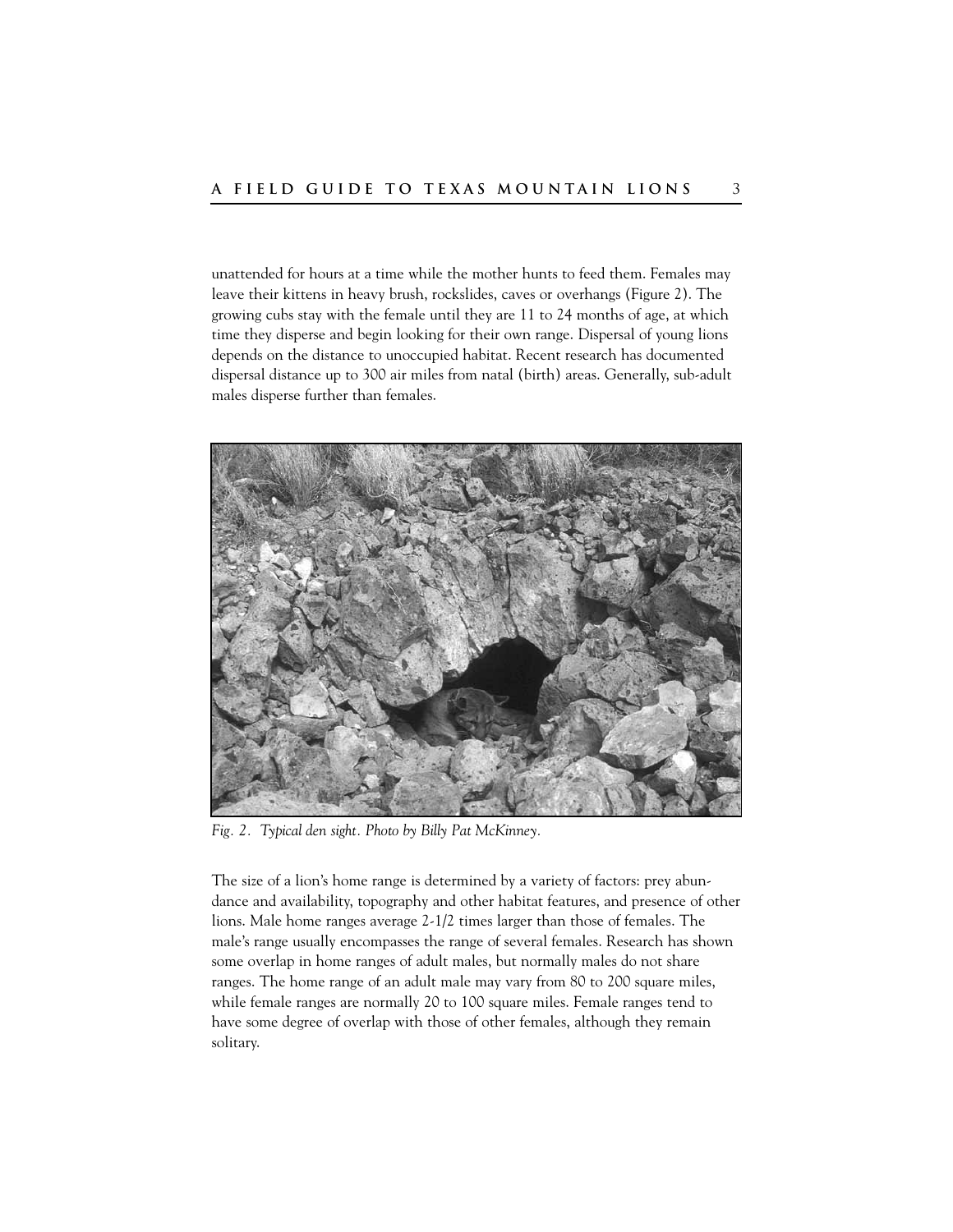In Texas, mountain lions primarily prey on white-tailed deer (*Odocoileus virginianus*) and desert mule deer (*Odocoileus hemionus crooki*). Various estimates have been made concerning how often a lion kills a deer, ranging from every 3 to 5 days, for a female raising cubs, to every 5 to 14 days for adult males. Some variability may be attributed to climatic conditions. During hot weather, the kill spoils quickly, making it necessary for the lion to kill more often to obtain fresh meat. In cooler weather, the kill lasts longer, which decreases the frequency of killing. Depending on the abundance and availability of alternative prey items within a particular habitat, lions also prey on javelina (*Tayassu tajacu*), porcupine (*Erethizon dorsatum*), skunks (*Mephitis* spp. and *Spilogale* spp.), other small game and domestic livestock.

#### **BEHAVIORAL CLASSES**

In order to make competent observations, the field observer should be aware of three behavioral classes of lions. These categories are extremely important when interpreting lion population dynamics.

- 1. A **transient** is a lion without a home range. This can be a young dispersal-age individual or an older lion that has been displaced. Lions of this class will travel many miles to establish a suitable new range. Young dispersal-age lions need sufficient space in order for them to coexist with other lions. Young lions will sometimes fill a range previously occupied by a resident lion that has died or relocated. This transition period in a young lion's life is a struggle for survival, since they have not perfected their hunting and stalking skills. They are apt to locate in a livestock area because of the ease of catching prey. Consequently, many are destroyed because of their dependence on livestock. Often, there is conflict between a young lion encroaching on a resident lion's range. Such an encounter is often fatal to the young individual, but older lions are sometimes displaced by younger, stronger males. Females may also be displaced. Lions face hardships and stress during displacement periods, and few survive long unless there is ample prey and range available.
- 2. A **resident** is a mature lion that has an established home range. As solitary animals, lions do not defend their home range. However, they will visit and hunt all areas within their established range, and when other lions are encountered, conflicts occur. The abundance of prey will help determine how small or large a home range is.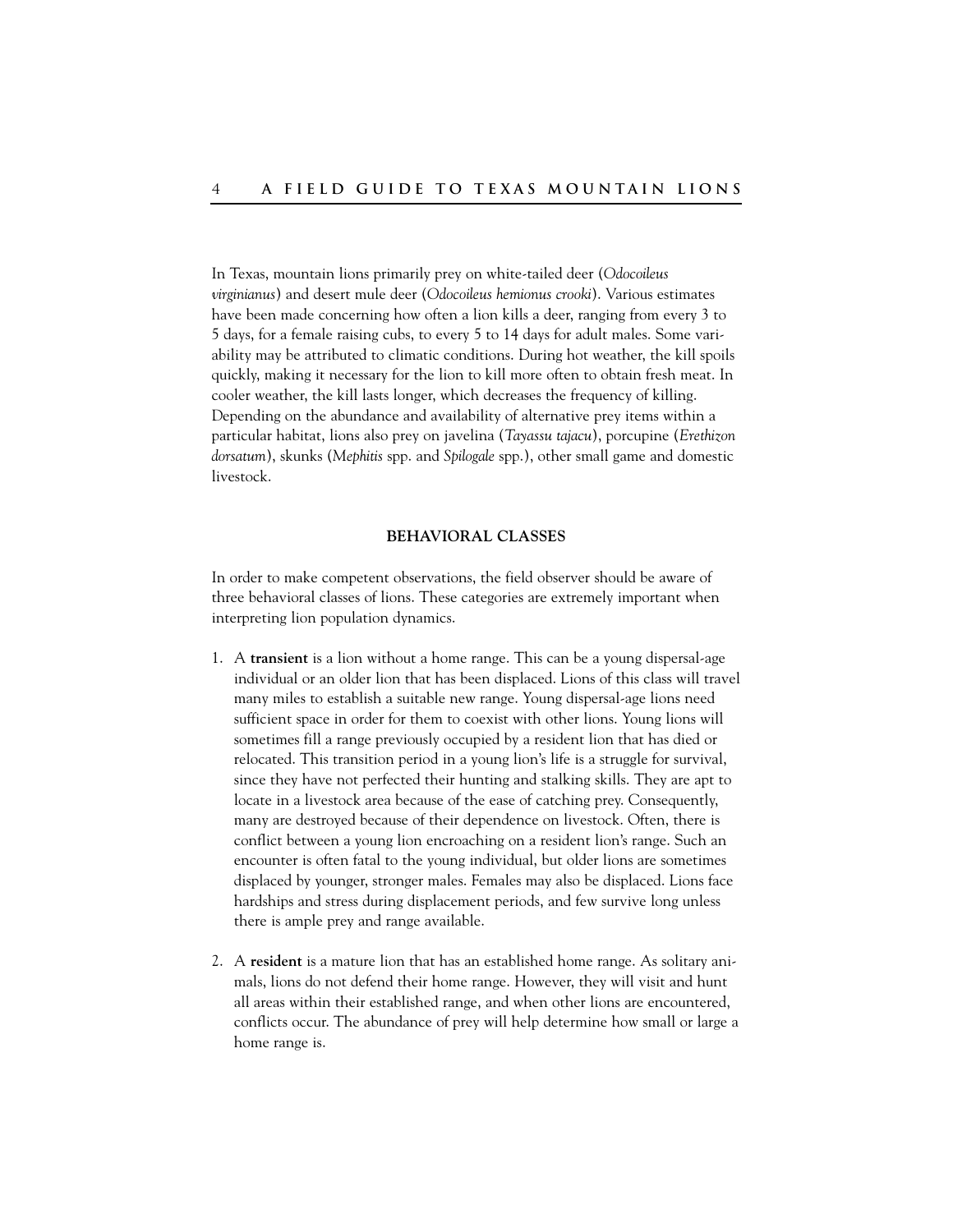Resident male lions know the whereabouts of females within their range and will occasionally seek them out. Likewise, resident females are aware of the location of resident males. This awareness is important not only for breeding purposes, but also for the female ready to give birth, since she must protect her young from the males that periodically visit her home range.

3. An **immature** lion is too young to hunt on its own, and thus depends on the female to provide for it. Young kittens rely totally on their mother for survival. As kittens age, they begin to take small game on their own, but continue to rely on the female for sustenance.

### **AGING**

Classifying mountain lions into age groups has been confusing since there are no set standards. For example, the term "kitten" has been applied to animals ranging anywhere from newborn up to two years in age.

Mountain lions are separated into three general age groups based on a number of different factors (Table 1). Adult lions are divided into five age categories based on tooth wear and condition (Table 2 and Figure 3). Both tables and Figure 3 are reprinted with permission from *The Mountain Lion in Nevada*, Nevada Department of Wildlife, 1983.

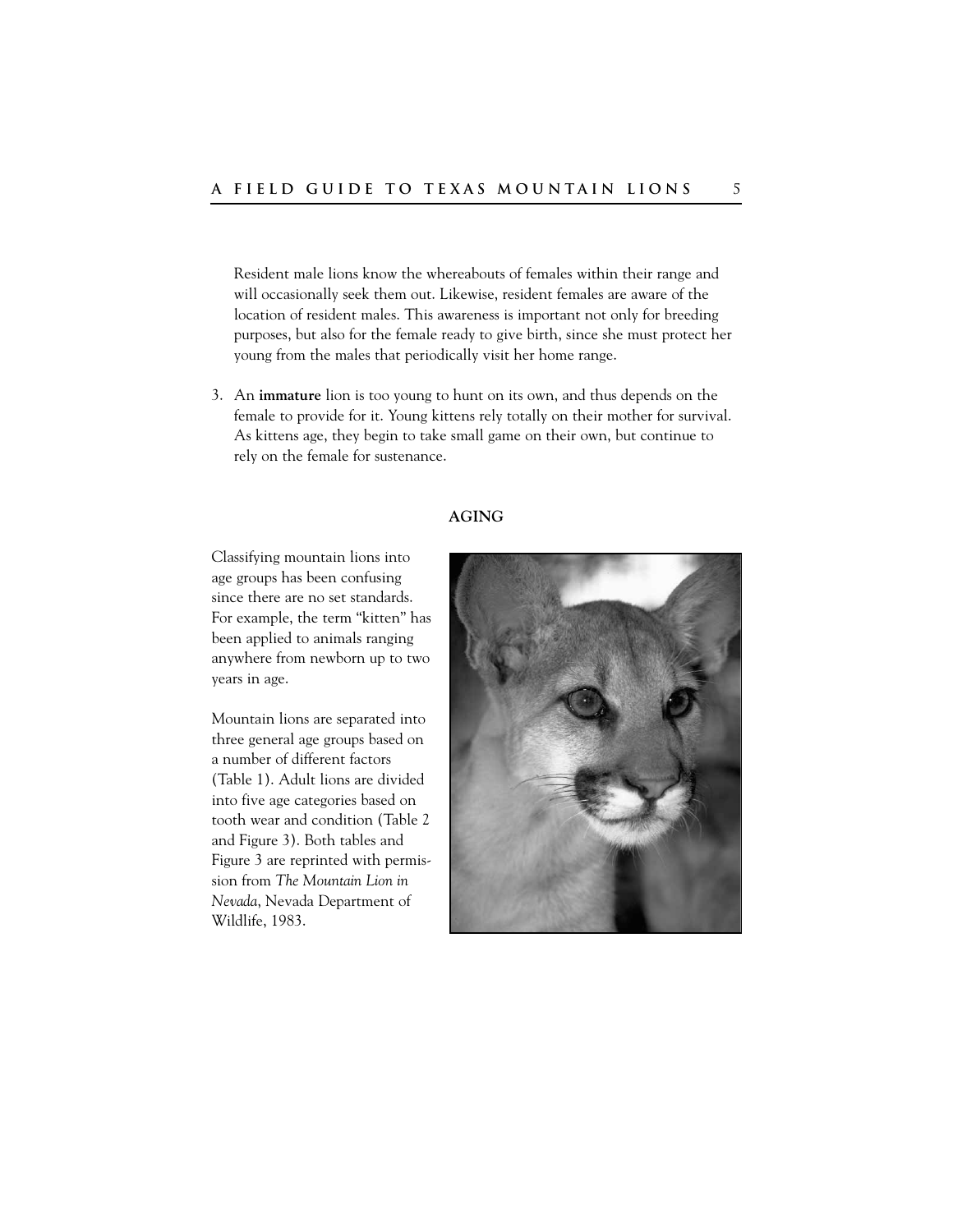*Table 1. General classification of mountain lions by age group.* 

### **KITTENS: (0-16 MONTHS)**

- 1. Body weight up to 32 kg (70 pounds).
- 2. Spots on pelage fading begins by 3-4 months of age.
- 3. Dependent on adult female.
- 4. Baby teeth present or permanent teeth in the process of erupting.
- 5. Even if all permanent teeth are present, canines are not fully grown canine length under 28 mm in males and under 23 mm in females.

#### **SUBADULT:**

# **(17-23 MONTHS; JUVENILE PERIOD IS COMPLETED BUT HAS NOT ATTAINED TYPICAL ADULT CHARACTERISTICS)**

- 1. Body weight 23-45 kg (50-100 pounds).
- 2. Spots on pelage still visible on inside of front legs.
- 3. May or may not be with adult female.
- 4. Not sexually mature females not nursing.
- 5. Teeth are ivory white not stained.

#### **ADULTS: (24 MONTHS OR OLDER)**

- 1. Body weight 32-68 kg (70-150 pounds).
- 2. Pelage has no spots or only very faint spots.
- 3. Independent of mother.
- 4. Sexually mature evidence of nursing in females, e.g. large teats (may not be evident in young females just entering this age group).
- 5. Tooth wear and staining.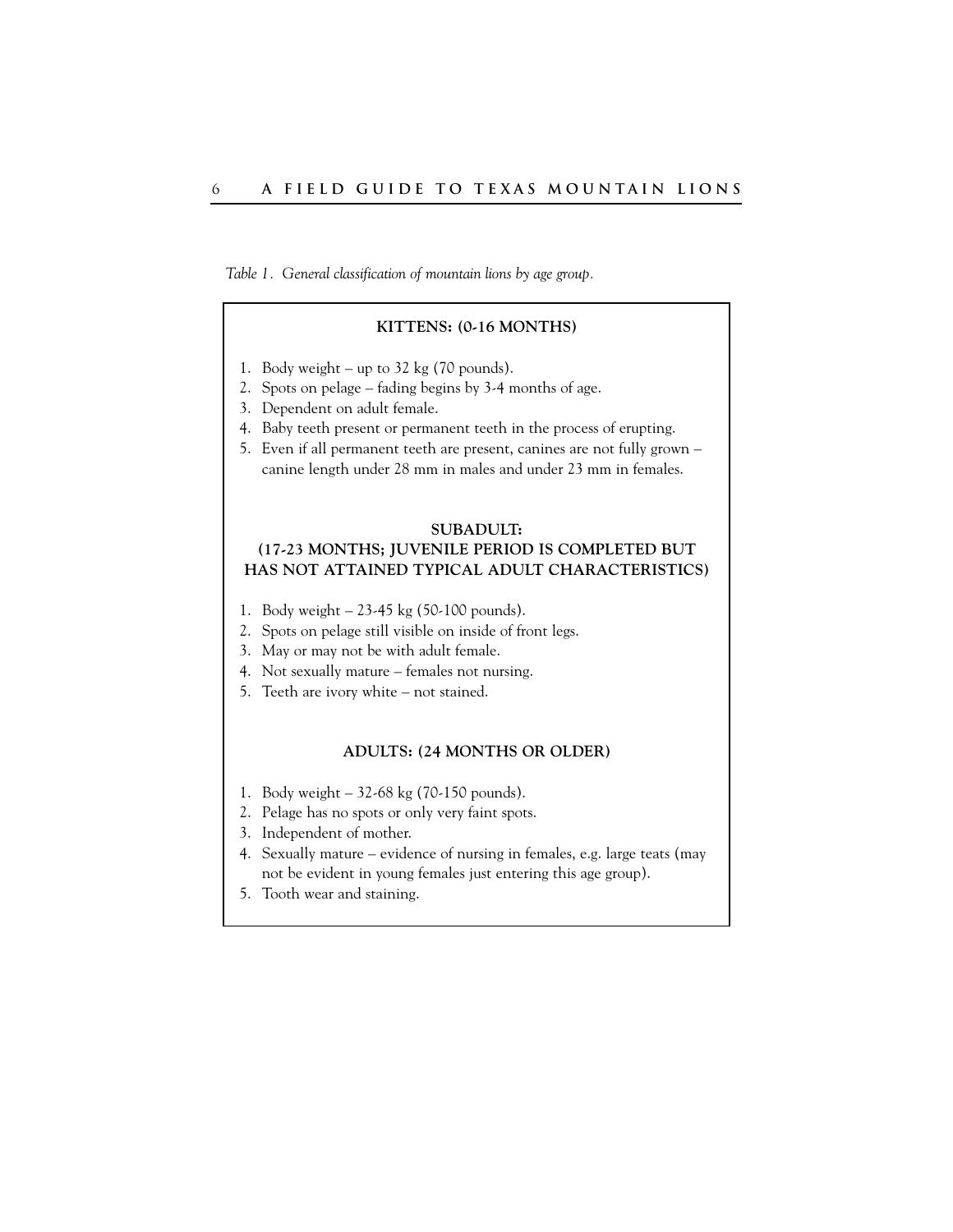*Table 2. Age estimation of adult lions based on tooth wear and condition.* 

# **2 YEARS OLD**

- 1. Canines are white, no stains.
- 2. No wear on first and second incisors; third incisor may show slight wear.
- 3. Tips of canines show little wear.

#### **3 AND 4 YEARS OLD**

- 1. Canines lightly stained.
- 2. Slight wear on third incisor at highest point of crown. Area of wear averages 1-4 mm across.
- 3. First and second incisors show little or no wear.
- 4. Tips of canines show little or no wear.

# **5 AND 6 YEARS OLD**

- 1. Canines show moderate staining.
- 2. Third incisor worn to within 1-4 mm of top of first and second incisors.
- 3. Incisors #1 and #2 have little to moderate wear along crown.
- 4. Tips of canines show obvious wear.

#### **7 TO 9 YEARS OLD**

- 1. Canines show dark staining.
- 2. Third incisor often worn level with first and second incisors down to 1-4 mm above gum line.
- 3. Tips of canines nearly rounded or flattened.
- 4. Dentine exposed on incisors.

#### **10+ YEARS OLD**

- 1. All incisors worn nearly to gum line, or missing.
- 2. Canines worn to a rounded or blunt shape and darkly stained.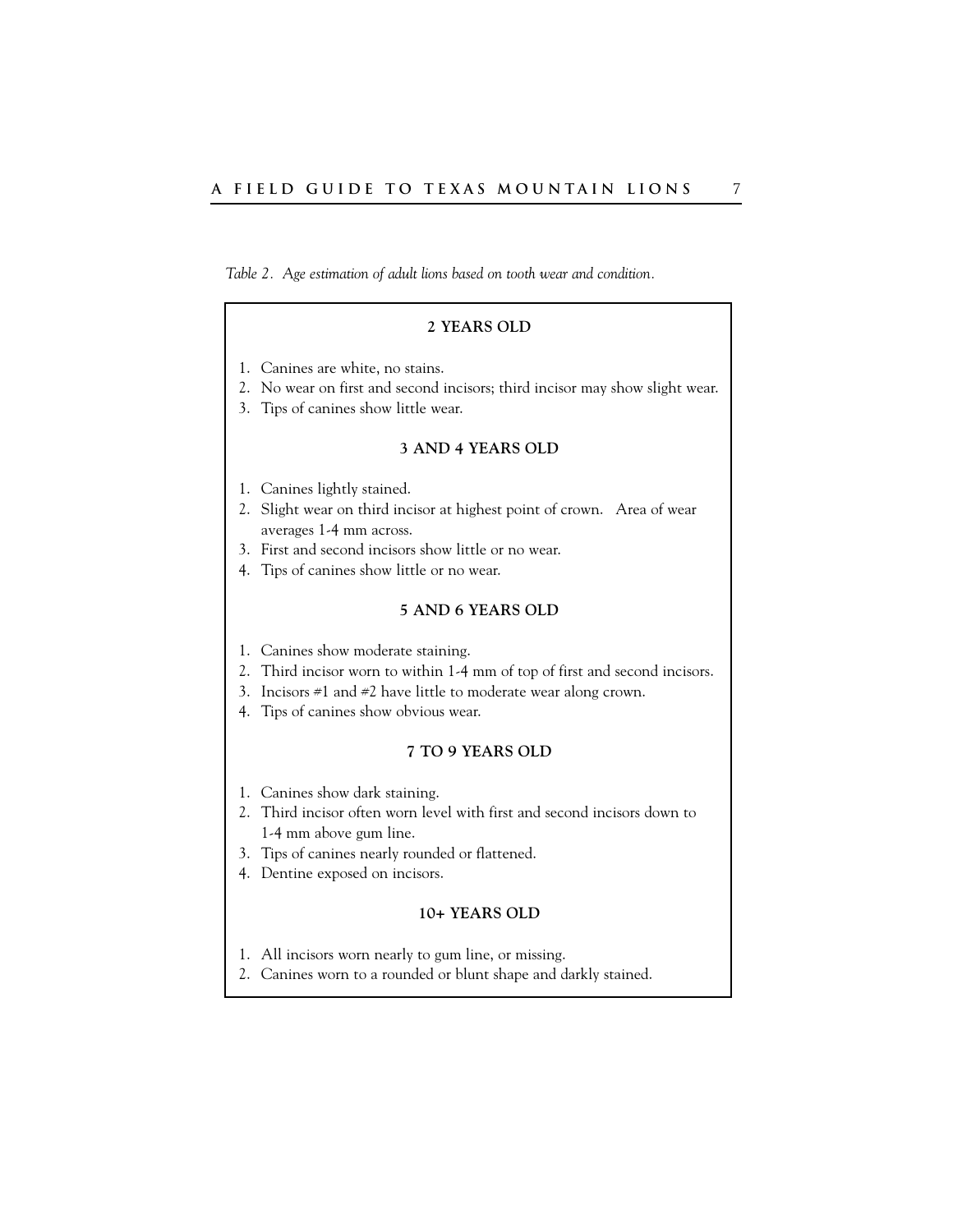*Fig. 3. Frontal view of upper teeth of female and male mountain lion showing age class by relative wear.* 

*Drawing based on illustration from* The Mountain Lion in Nevada*, with permission from the Nevada Department of Wildlife, 1983.*

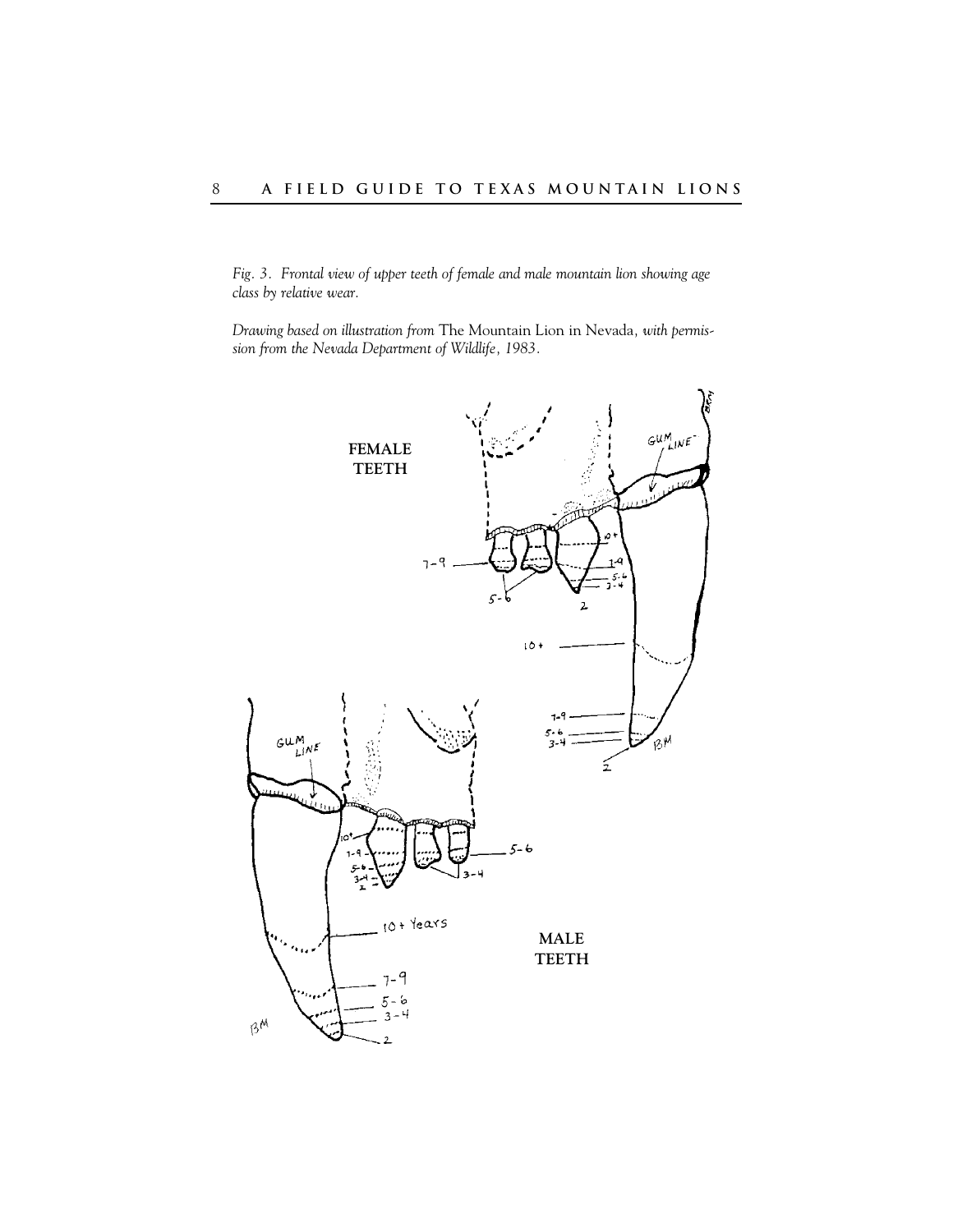# **TRACKS**

Lions are rarely seen in the wild, even in areas with relatively high lion populations. The "sign" or traces a lion leaves is the sure way to confirm its presence (Figure 4). Time, wind and rain all deteriorate sign. Therefore, every effort should be made to check on reports of lions as soon as possible.



*Fig. 4. Mountain lion track.*

Lion tracks are distinctive and should not be mistaken for tracks of other animals. One misconception is that lion tracks are larger than dog tracks. Large hunting dogs can make tracks as large or larger than those of a lion. The heel pad of a lion measures 2 to 3 inches in width on the front foot, and 1-3/4 to 2 inches on the hind foot.

A tell-tale characteristic of a lion track is the three distinct lobes and two indentations at the hind margin of the heel pad (Figure 5). The lion heel pad is more full than a dog's, and the front track is larger than the hind track. The toes of a lion track tend to be teardrop-shaped and widely spaced, whereas the toes of a dog track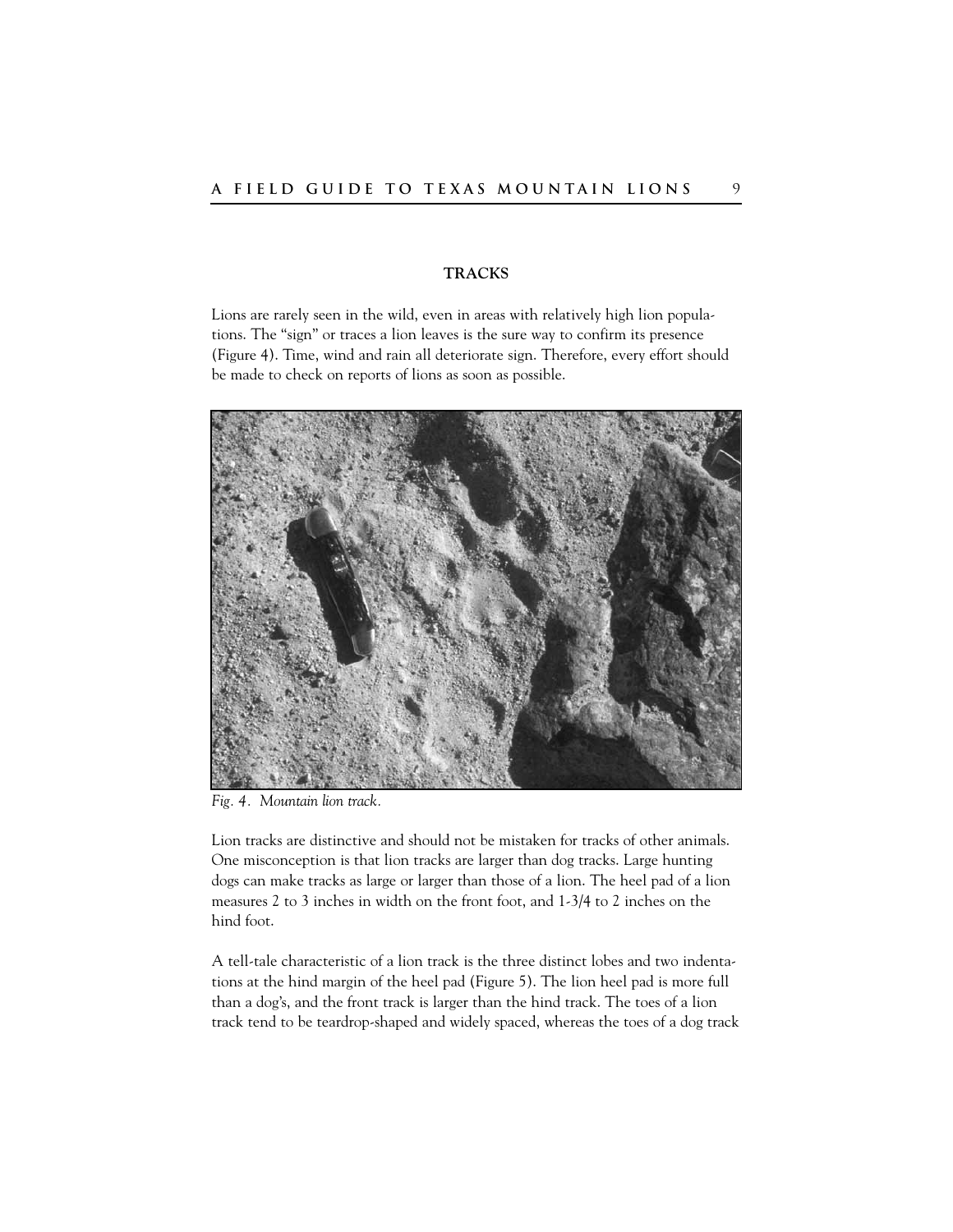*Fig. 5. Lion tracks.*



are round and narrowly spaced. The front track of a lion is nearly symmetrical, whereas the rear track is slightly smaller in the front. The typical dog track is nearly symmetrical, and there is little difference in size between the front and rear track.

When observing tracks, look for the presence or absence of claw marks. Dog tracks normally show toenail prints. However, lion tracks rarely reveal claw marks, unless the lion is running or has lost its footing. Some hunting dogs won't leave toenail marks if their nails are worn down or if they are on frozen ground. If claw marks are present, the lion's will appear sharp and narrow, while the dog's toenail marks will be broader.

Bobcat (*Lynx rufus*) tracks appear similar to lion tracks, but they are much smaller. The front pad of a bobcat is seldom wider than 1-1/4 inches and the toes are narrowly spaced. A lion kitten track is 1-1/2 inches in width at around 6 months of age, and their tracks are normally found with the adult female's tracks.

With practice and experience, it is not difficult to pick out a lion track from among many other similar tracks (Figure 6).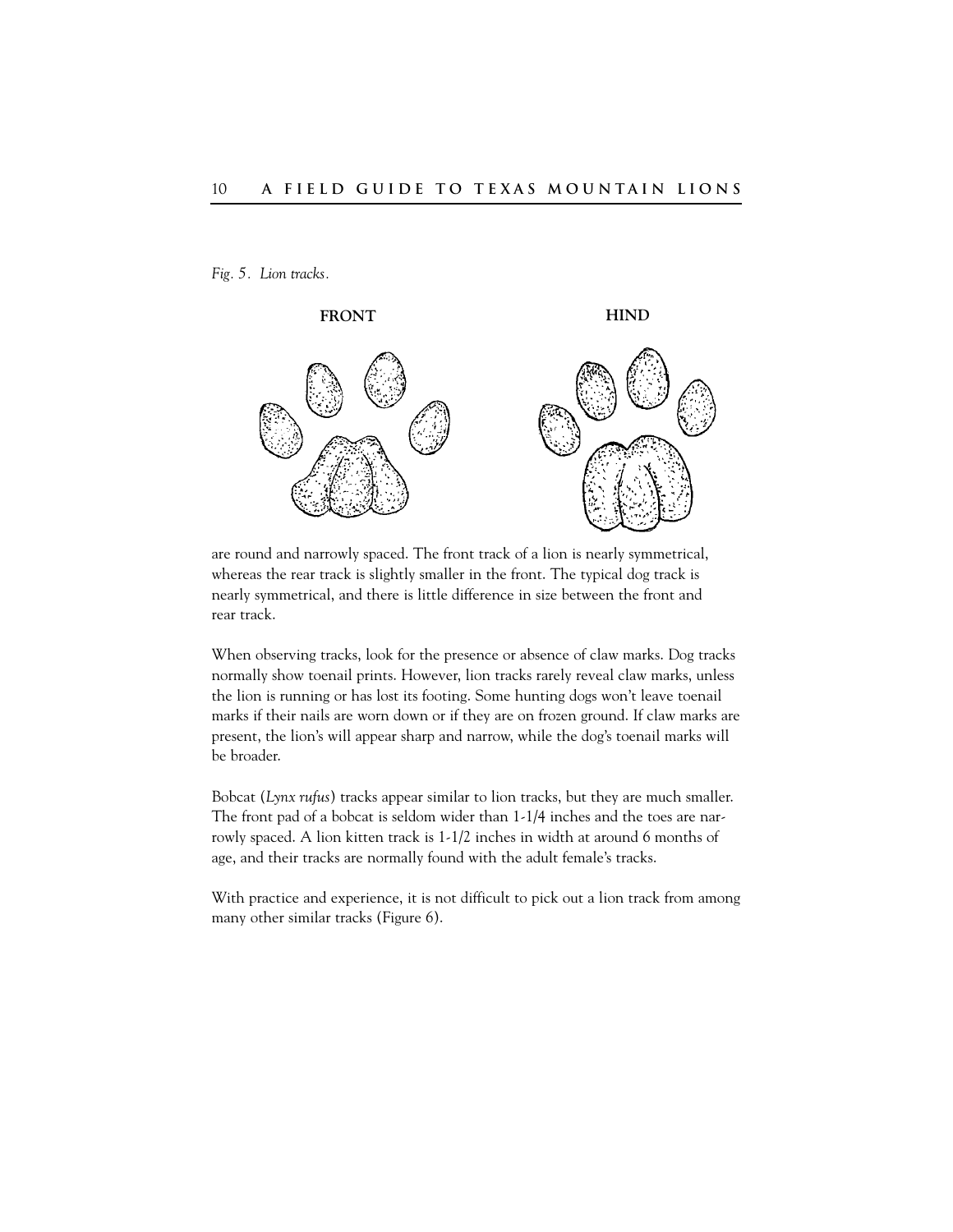*Fig. 6. Comparison of tracks by bobcat, coyote, dog and mountain lion. Illustration by Bonnie R. McKinney.*



**LION**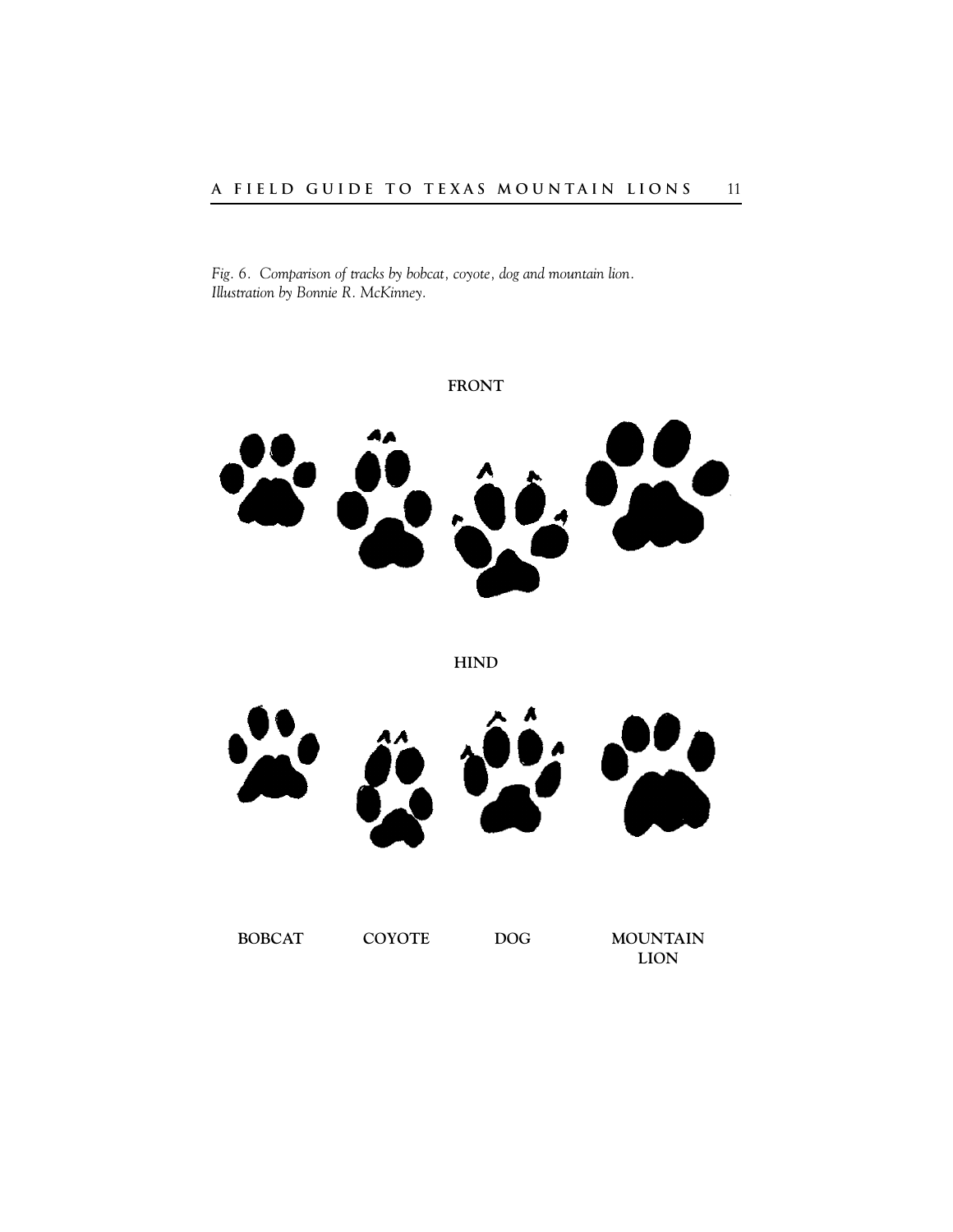# **TRAVELING PATTERNS**

Lions travel in a deliberate, "businesslike" manner compared to dogs or coyotes (*Canis latrans*). They seldom run, except when trying to catch prey or escaping their enemies. The nature of a lion is to walk slowly, ever watchful for the opportunity to catch prey. Therefore, most tracks will be a walking track. When walking, a lion travels in a straight line, and its feet are placed firmly on the ground, leaving no disturbance outside the track. The hind foot of a lion registers partially or totally within the front track. Therefore, the hind track is most commonly seen. The walking stride of a lion leaves tracks about 20-24 inches apart.

Lions take the easiest path while making their rounds. The best places to look for lion sign are along trails, roads, natural passes, canyons, senderos and arroyos.

It is easiest to spot tracks while looking into the direction of the sun. Tracks will literally "shine" when the sun reflects on them. Lion tracks, as a rule, don't make deep marks except in soft material, since their large feet spread the weight out evenly.

Dogs or coyotes usually travel in a lope or trot, and they often stir up dirt. The hind and front tracks don't overlap with the consistency that lion tracks do. Dogs usually travel without a definite direction, and their tracks often weave back and forth.

#### **SCRAPES**

Lions leave scrapes (Figure 7) or "markers" in areas where other lions can locate them. Consequently, the location of scrapes is predictable. Scrapes can be found in caves, on ridge-lines, at junctions in canyons and along trails. A scrape is made by the hind feet in a backwards kicking motion. The two scrape marks are about 6-8 inches in length and parallel to each other. Each scrape is distinguished by a mound of urine-soaked debris towards the back. Generally, males make scrapes, but occasionally females will make scrapes too.

If wild turkeys (*Melagris gallopavo*) or feral hogs (*Sus scrofa*) are in an area where a lion is suspected, people may confuse the lion scrape with turkey scratching or hog rooting and vice versa. Lions seldom leave more than one fresh scrape at a site, but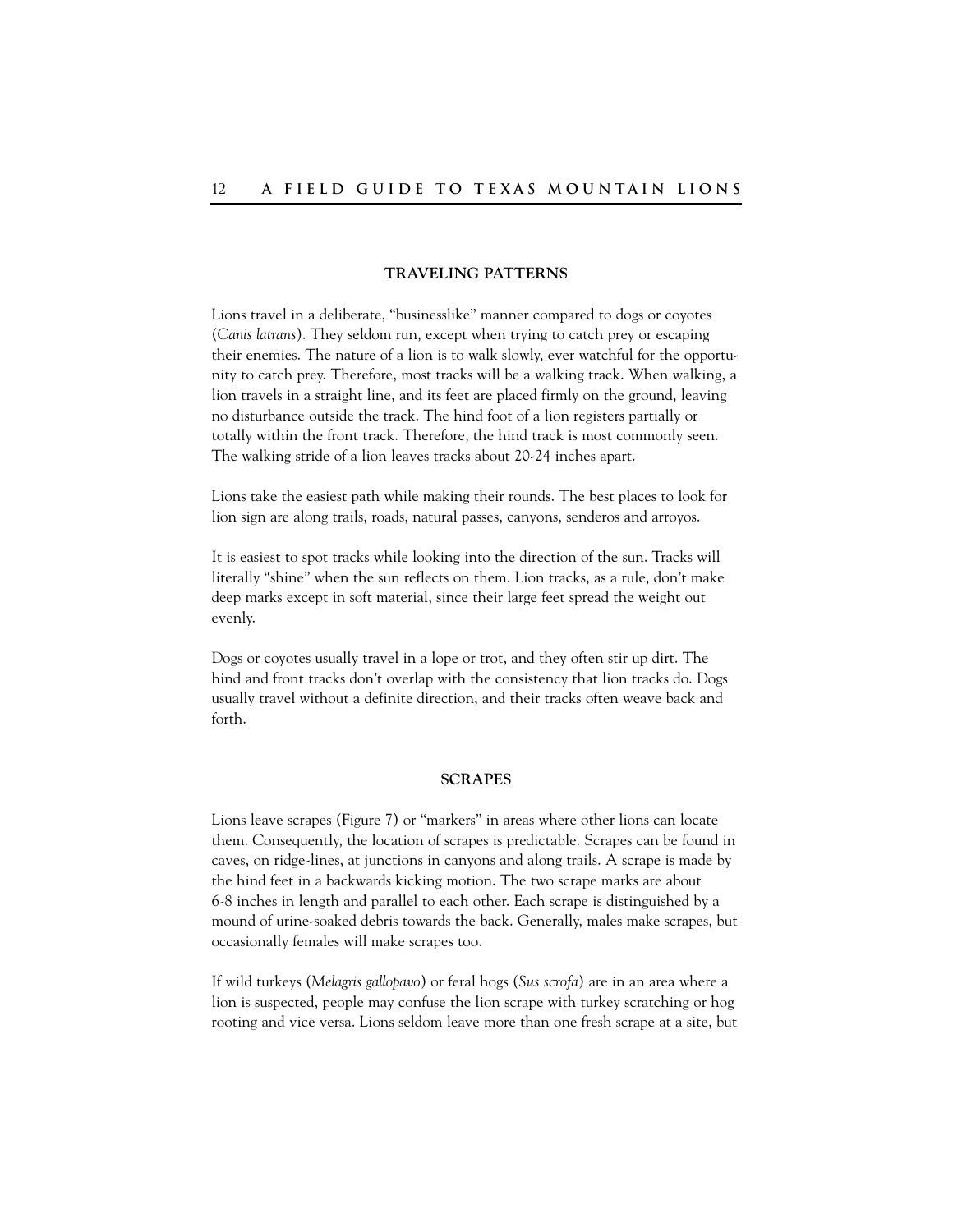

*Fig. 7. Lion scrape. Photo by Mike Pittman.*

there may be several older ones at the same site, as male lions usually leave a scrape each time they pass through an area. Scrapes can be good indicators of direction of travel since the mound of debris is always at the rear.

#### **SCATS**

Lion scats are similar to those of a bobcat, but larger (Figure 8). Each dropping is segmented and contains very little vegetable matter. The type of scat indicates the time elapsed since the lion's last kill. Lions normally feed first on the internal organs of their prey, and scats from this feeding consist mostly of gray matter mixed with some hair. Scats from later feedings consist of bone chips and hair. The last feeding often contains hair only. Grass may also be found in lion scats. Scats can be found under overhangs, near kills and in caves where they will last for many months. Finding scats is one method of determining the presence of lions in an area of low lion populations. Lions will leave scats in arroyos, on trails and near scrapes. There is usually a large concentration of scats around kills.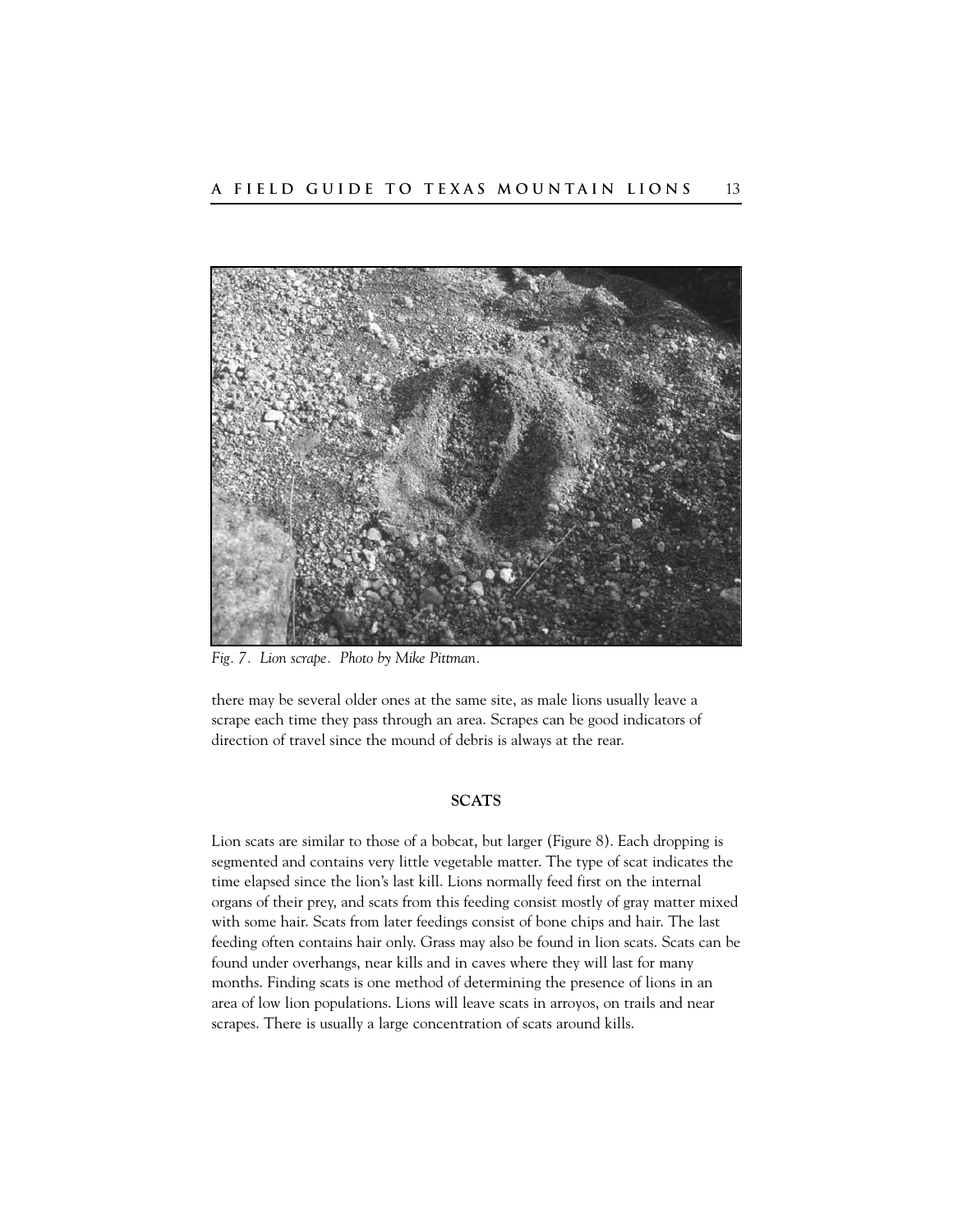

**MOUNTAIN LION BOBCAT**



*Fig. 8. Scat comparisons. Photos by Bonnie R. McKinney.*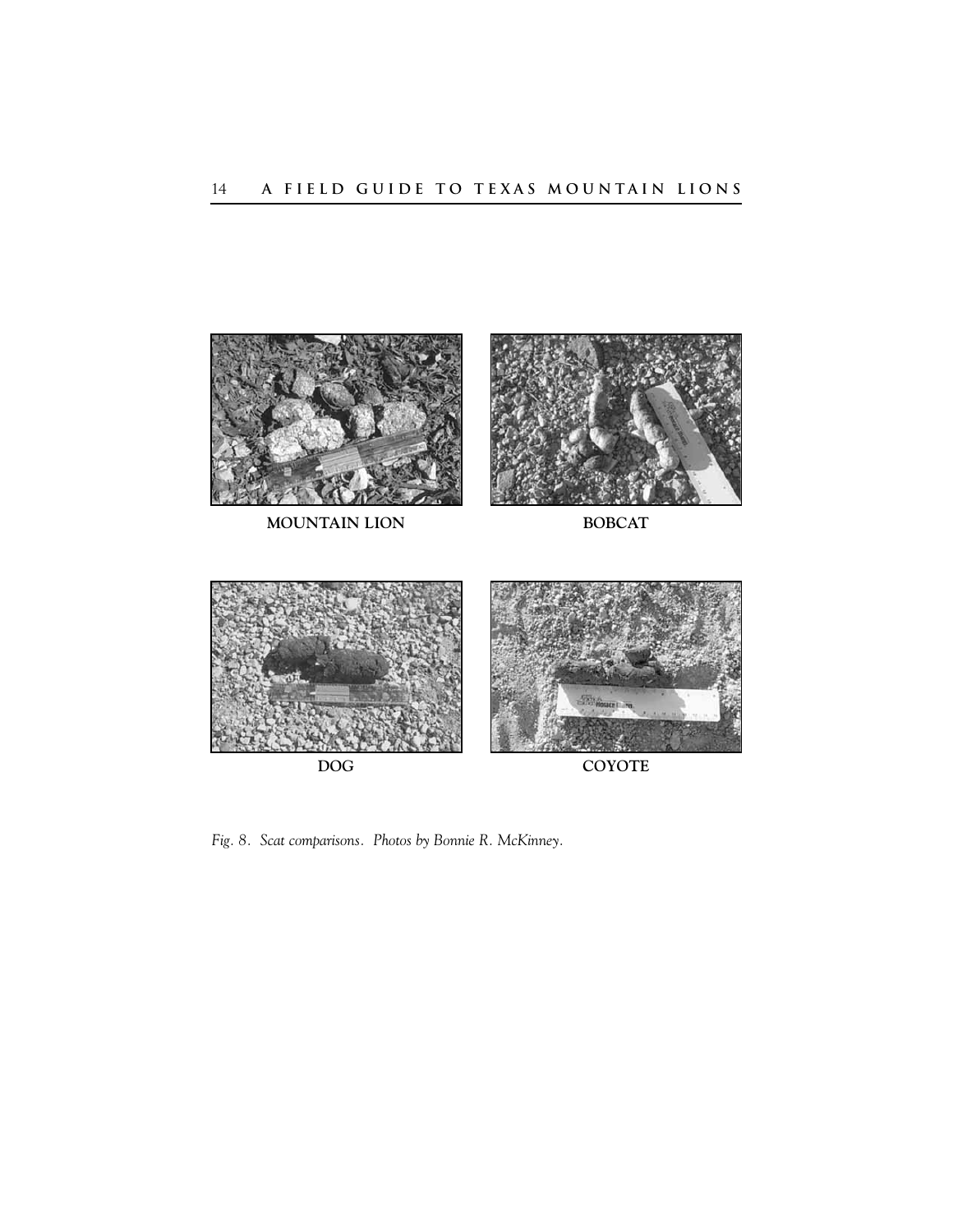

**KILLS**

*Fig. 9. Drag marks made by lion dragging prey – mule deer buck. Photo by Billy Pat McKinney.*

Lions are opportunists, preying on a wide range of animals. As with any carnivore, it is impossible to predict what a lion will prey upon at a given time.

Lions are capable of taking large animals including livestock, but in general, reports of mature cattle and horse kills should be viewed with skepticism. Mountain lions rarely kill animals weighing over 500 pounds.

When investigating a reported lion kill, remember that lions leave an abundance of sign. Look for tracks. Drag marks are a good indication of a lion kill. The drag mark is usually wide and clear if the prey is large, and it is fairly straight from the kill site to the cache area (Figure 9). Lions cache their kills in areas of heavy cover. They often cover their kill with grass, leaves, dirt or other debris, but **they do not bury their kill** (Figure 10). They often remove the internal organs and cover them up, close to the kill site. Lions frequently uncover their kill and feed, then drag the carcass to another area and cover it again.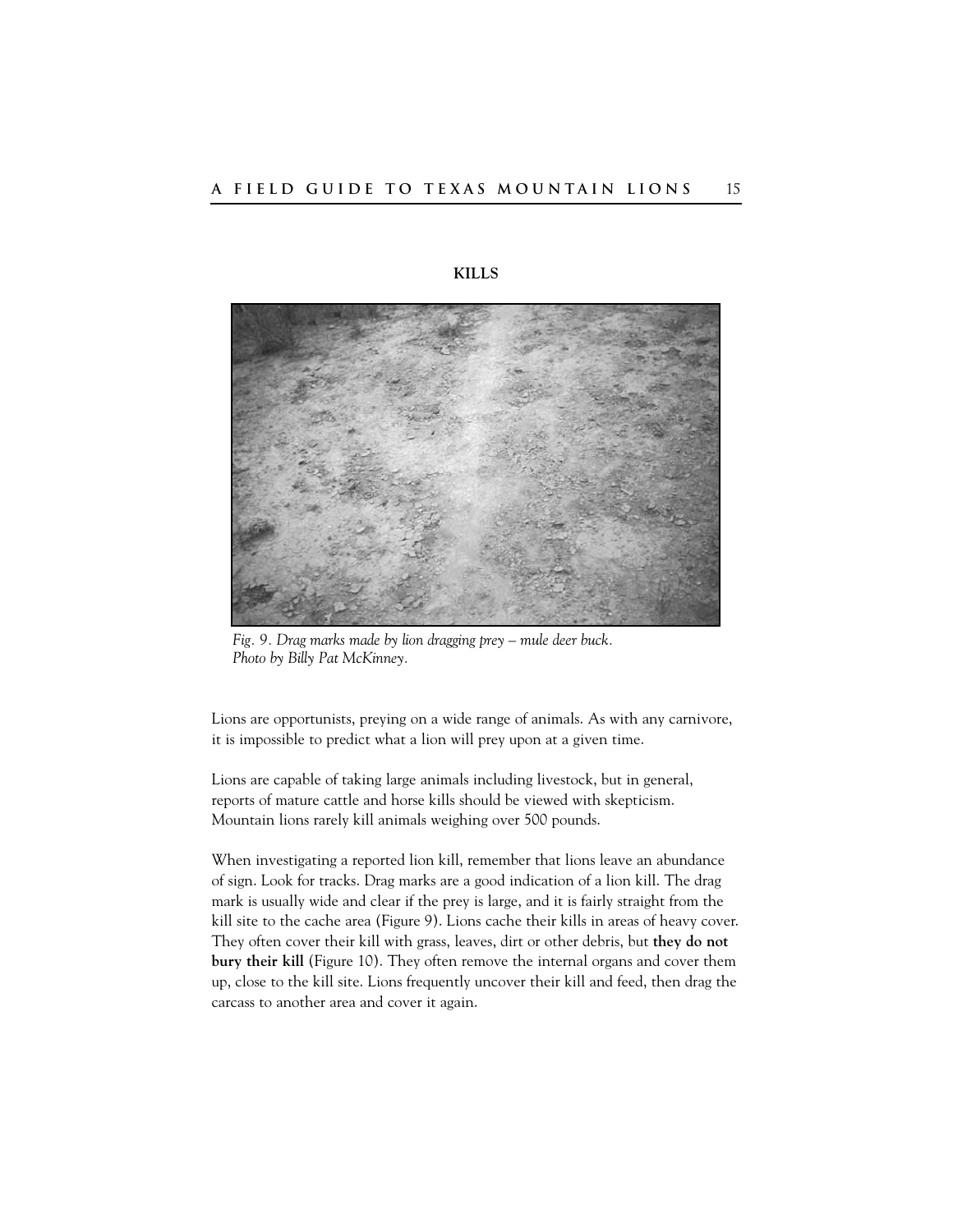

*Fig. 10. Mule deer buck killed by lion. Photo by Billy Pat McKinney.*

Lions stalk their prey. They often kill by crushing their prey's esophagus, causing suffocation. Another killing technique is biting the neck, thus separating the vertebrae. In some cases, lions bite through the brain case. When investigating a kill, skin back the bitten area and look at the size of the two canine puncture marks. A lion has large canine teeth, and each puncture mark should be about the diameter of a pencil. The bite marks of other predators are much smaller.

Lions are meticulous about their kills compared to other carnivores. The carcass normally remains intact as the lion begins to feed at the shoulders and ribs, eventually moving to the hindquarters and loin area on subsequent meals. Remember, there are exceptions: lions don't always cover their kill and they don't always eat what they kill, but they always leave sign. With careful investigation, confirmation of whether the kill was made by a lion or another predator should be possible.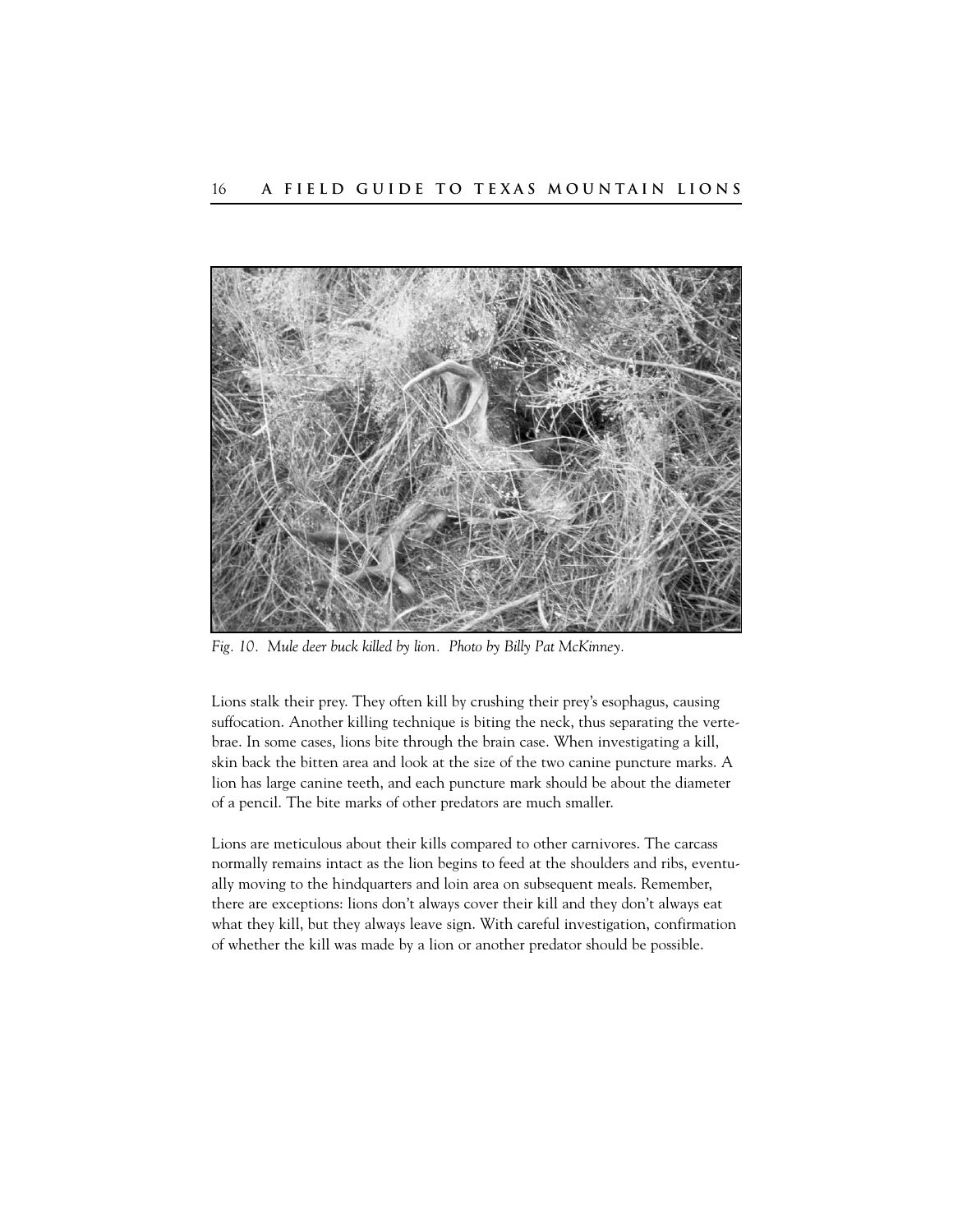# **WILDLIFE PREDATION**

#### DEER

Whenever and wherever available, deer are the choice prey for mountain lions. In general, deer kills are made one at a time, but occasionally, females with cubs kill several deer at a time, caching the carcasses in different locations. Lions normally cover deer kills. They will take any deer, regardless of size or sex. Kills may be totally consumed in some cases, leaving little more than a hair-bed and bone chips.

#### JAVELINA

Lions prey on all age classes of javelina and they often cover these kills. A large percentage of javelina are killed by bites to the brain case. Most javelina kills consist of one animal at a time, and lions often "hull out" this prey, leaving what appears to be a skinned javelina. Lions that prey predominantly on javelinas tend to have a large amount of scar tissue on their chest due to tusk wounds made by javelinas in self defense.

#### DESERT BIGHORN SHEEP

Lion predation on desert bighorn sheep (*Ovis canadensis*), normally consists of single animals with most of the kill being eaten and the remainder covered. All bighorn age groups are preyed on with more lambs, young rams and ewes taken than mature rams.

#### SMALL GAME

Lions consume all manner of small game. They especially prey on skunks, porcupines, and rabbits. Sub-adult lions rely heavily on small prey until they are skillful enough to take large game regularly. Lions are able to attain advanced age in areas where small game is readily available, sometimes becoming exclusively dependent on this type of prey.

#### **LIVESTOCK DEPREDATION**

#### **SHEEP**

Sheep kills are usually multiple. It is not uncommon to find up to 30 sheep killed by a single lion, but normally only one or two sheep are fed on. Lions return to feed on these kills and at the same time may kill more sheep. All age classes of sheep are preyed on with lambs being fed on more than older sheep. Lions do not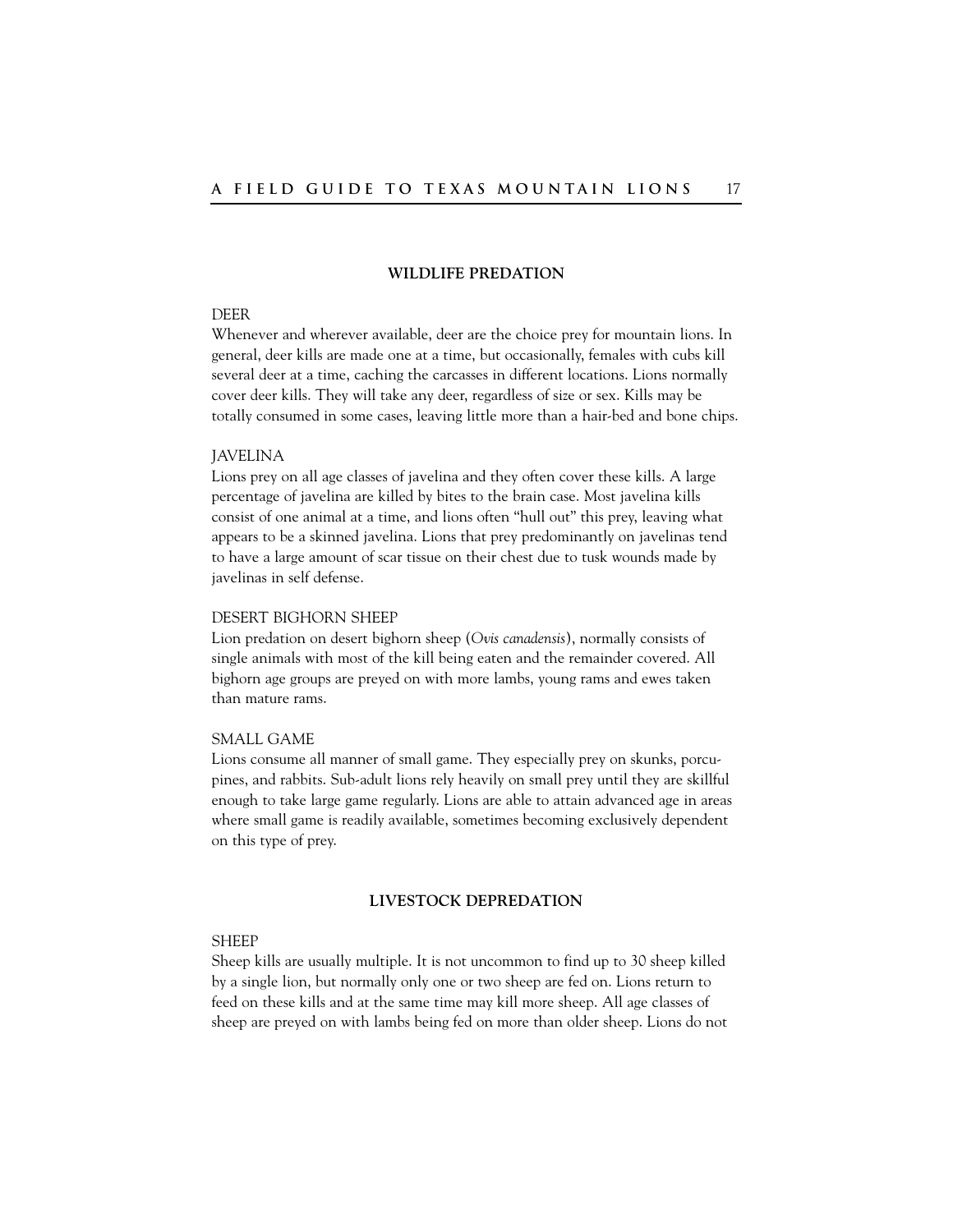cover all their sheep kills, usually only their chosen meals. Some lions become habituated to preying on sheep.

#### GOATS

Kills are often multiple, but not quite as dramatic as sheep kills. However, kills of five to ten goats at one time are not uncommon. Lions tend to eat more from a goat kill than a sheep kill, and all age classes of goats are taken.

#### CATTLE

Lions usually kill individual cattle, but multiple kills have been documented. Yearlings and young calves are the primary age group attacked. Kills are fed on and are usually covered. Calf kills have been found that were not covered or eaten. This may have been due to the mother cow's attempt to fight off the lion. Cattle depredation in Texas is uncommon compared to sheep and goat kills. Cattle and lions coexist with little interaction in many areas.

#### HORSES

Lion predation on horses has been well documented through the years. Foals, young colts and fillies are the primary prey when available. Their long necks and deer-like size seem to make them very attractive and relatively easy prey for lions. Adult horses are occasionally taken by lions and some may show the scars of an unsuccessful attempt. However, lion predation on horses is not as common as it was years ago. The mechanization of ranching operations has decreased the need for horses, and many ranches are buying fully-grown trained horses instead of raising brood stock.

#### **NUISANCE LIONS**

"Nuisance" lions habitually prey on livestock or otherwise interact with humans and require removal. There are many methods to deal with these animals, and it is not always necessary to destroy them in order to solve the problem. Live capture and relocation is a possibility in some instances. However, each case is different and, if a lion has to be destroyed, it should be done in a humane manner.

Trained lion dogs (Figure 11) are an excellent way to capture a problem lion, since little lasting trauma occurs. This is also the only selective method which insures that only the targeted lion is affected. However, it is expensive to train and keep a pack of lion dogs for this purpose.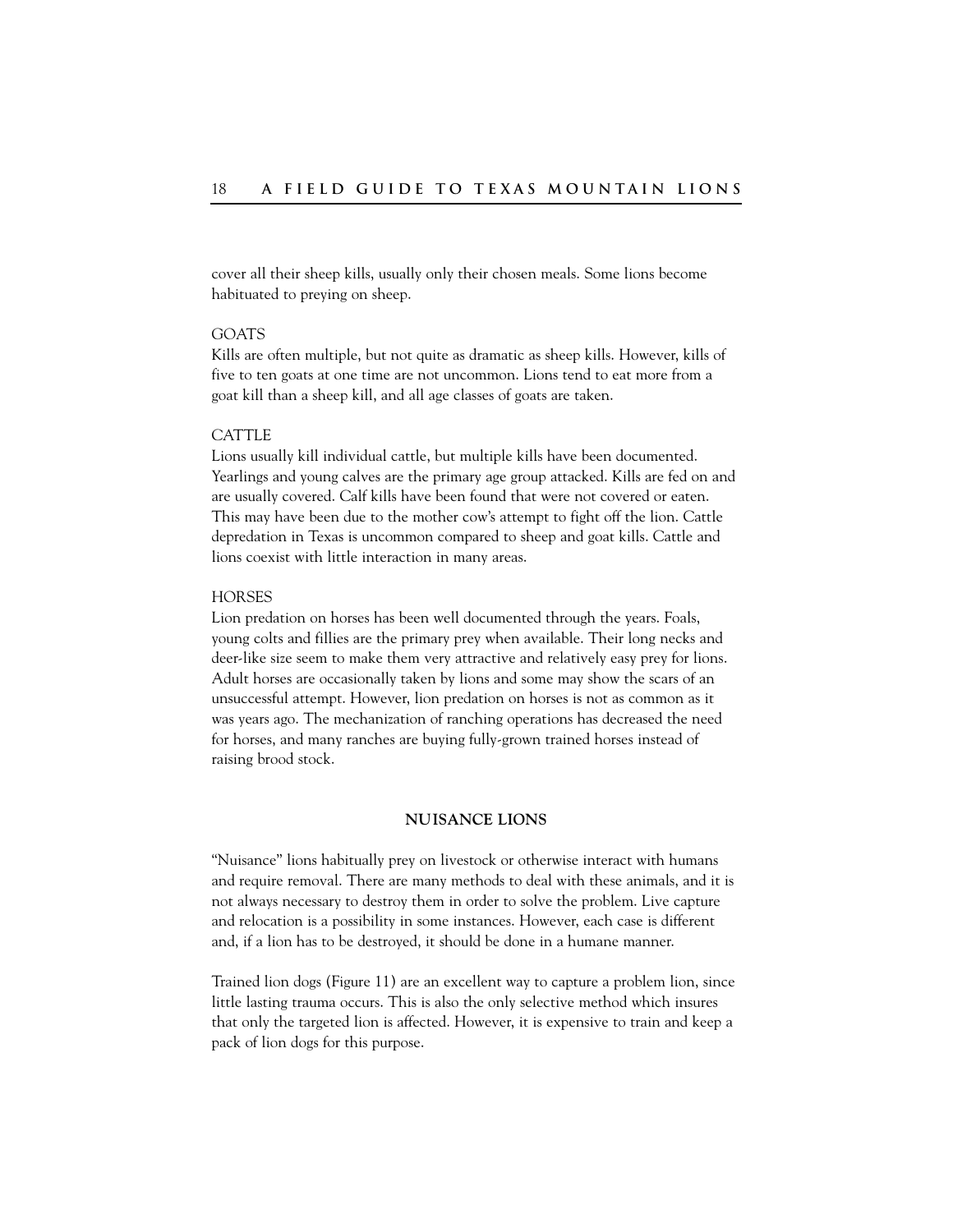

*Fig. 11. Trained lion dogs holding a lion at bay. Photo by Billy Pat McKinney.*

Leghold snares (Figure 12) work well but should only be employed by professionals. Other species are often caught by mistake and can usually be released unharmed.



*Fig. 12. Leghold snare. Photo by Billy Pat McKinney.*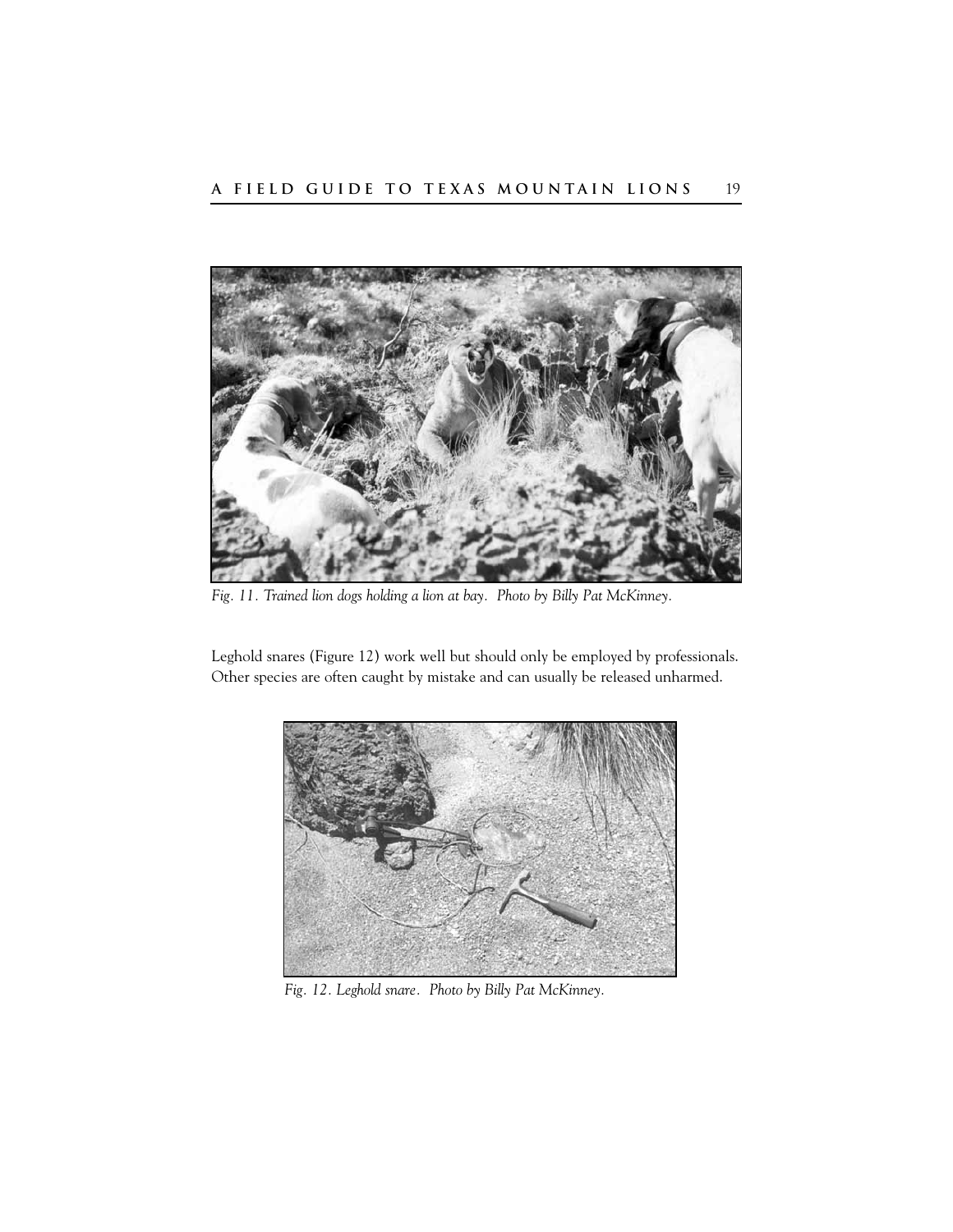Leghold traps (Figure 13) work well when employed by professionals, but nonprofessional use often results in capture of non-target species.



*Fig. 13. Leghold trap #4-1/2. Photo by Billy Pat McKinney.*

Box traps (Figure 14) have been used successfully by agencies for live lion capture in urban areas. This method works best when employed during cooler seasons, when bait will not spoil quickly. Non-target species can easily be released unharmed.



*Fig. 14. Box trap for live capture. Photo by Ray Skiles.*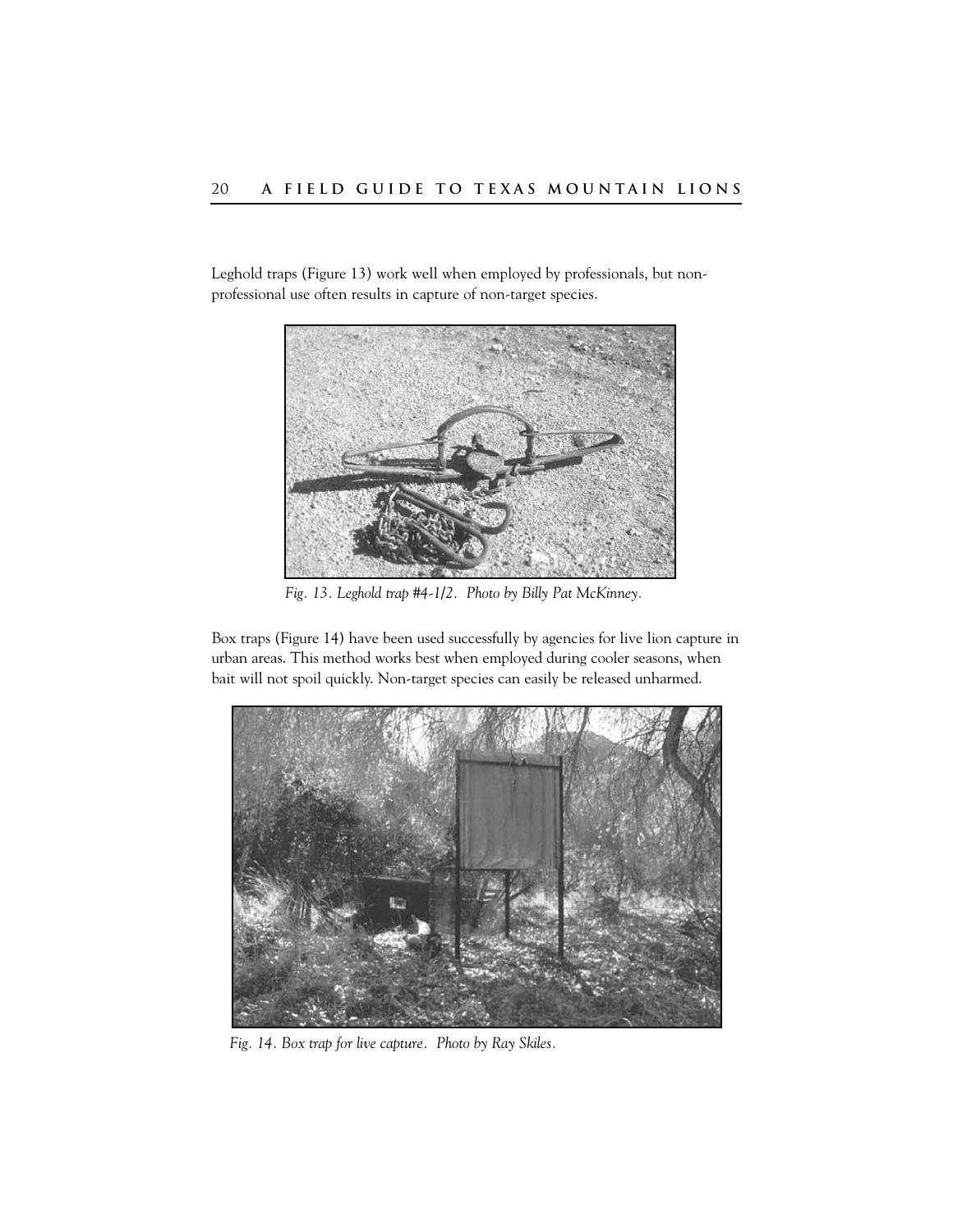#### **LION AND HUMAN INTERACTION**

Mountain lions rarely interact with humans; however, with the ever-growing human population, the frequency of encounters between lions and humans in Texas is likely to increase. Many ranchette-type subdivisions and urban fringe areas are expanding into lion habitat. Deer feeding and reduced hunting activity will increase deer populations in these areas, attracting lions. As more people use hiking trails, the potential for lion and human confrontation is also increased. However, the general public should not be alarmed into thinking that mountain lions are a threat to their well being. As stated previously, lion-human interactions are rare.

# **WARNING INDICATIONS THAT MAY PRECEDE A LION-HUMAN ENCOUNTER**

- 1. A large number of lion sightings in an area frequented by humans.
- 2. Disappearance of pet cats and dogs from yards.
- 3. Lions which appear to have lost their normal fear of humans. (In most cases this lion will be a juvenile male or escaped pet).

IF YOU LIVE IN AN AREA KNOWN TO BE INHABITED BY LIONS, THERE ARE SEVERAL PRECAUTIONS YOU CAN TAKE. THESE PREVENTIVE ACTIONS WILL HELP YOU AVOID A POSSIBLE LION ATTACK:

- 1. Install outdoor lighting in areas where you walk after dark so you can see a lion, if present.
- 2. Landscape or remove any vegetation a lion could hide in around children's play areas. Make it difficult for a lion to approach unseen.
- 3. DO NOT FEED WILDLIFE and do not plant palatable shrubs since this will also attract deer. Remember, predators follow prey.
- 4. Keep pets under control. Roaming pets are easy prey and can attract lions. If you leave pets outside, confine them to kennels with tops. Store all garbage securely.
- 5. Children should be closely supervised while playing outside if lions have been seen in the area.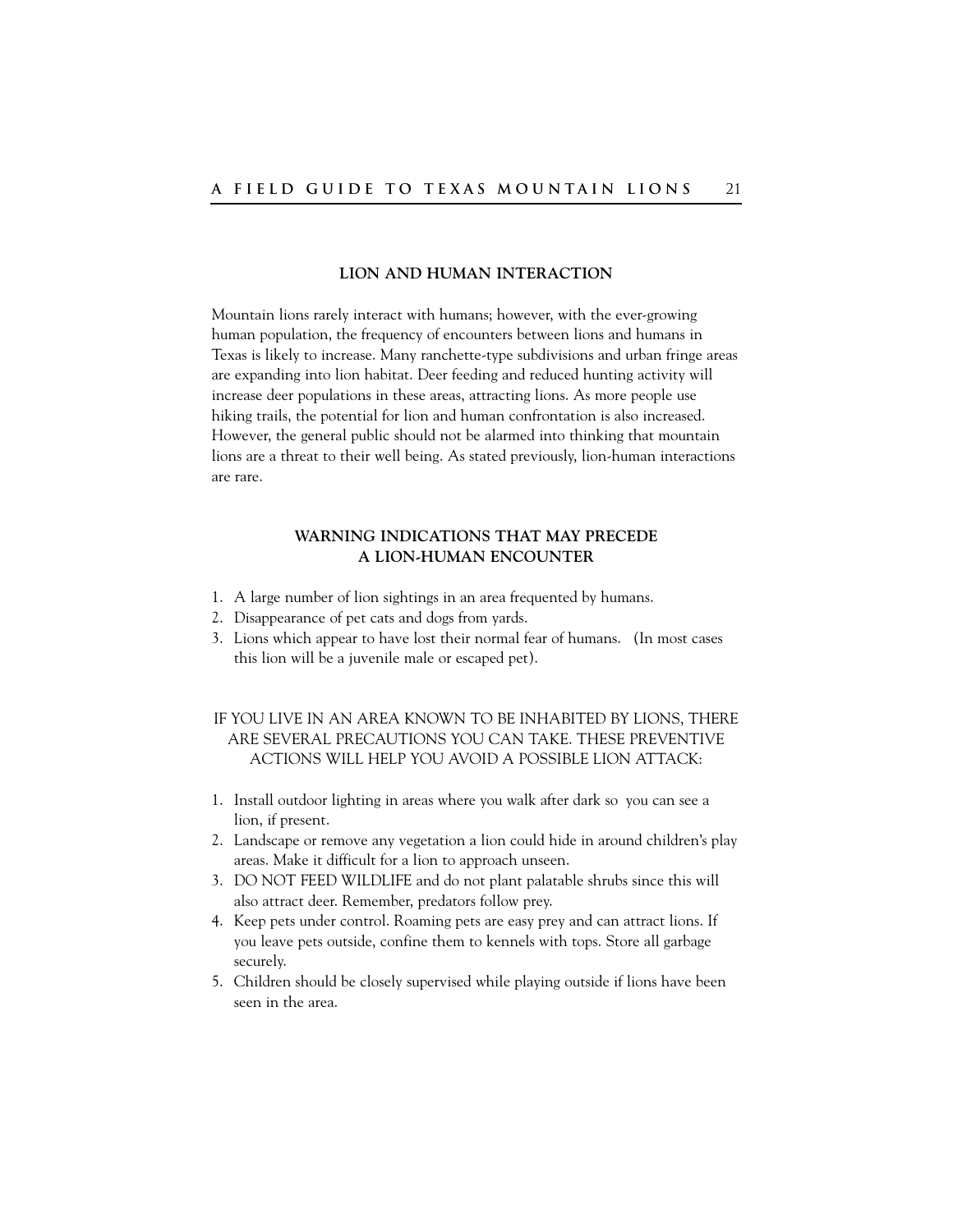### **WHAT TO DO IF YOU ENCOUNTER A MOUNTAIN LION**

There are no proven actions to minimize an attack if you meet a lion, but reports based on personal observation by people who have encountered lions provide useful suggestions. Remember every incident is different, depending on the specific lion, the particular person and their individual behaviors.

- 1. If you are in a park or other area where lions are known to be present, hike with others, not alone. If small children are present, keep them close to you and within sight at all times. Carry a sturdy walking stick, it can be used to ward off a lion.
- 2. DO NOT APPROACH A LION, especially one that is feeding or has cubs. Leave the lion an avenue of escape.
- 3. STAY CALM, when you encounter a lion. Talk calmly and move slowly.
- 4. STOP, back away slowly only if you can do so safely. DO NOT RUN AWAY OR TURN YOUR BACK.
- 5. DO ALL YOU CAN TO APPEAR LARGER by raising your arms. Pick up children to prevent them from running and possibly triggering an attack.
- 6. IF THE LION IS AGGRESSIVE, throw rocks, sticks or whatever you can get your hands on easily. Wave your arms, brandish a stick, speak firmly and loudly. DO NOT BEND OVER OR TURN YOUR BACK.
- 7. FIGHT BACK, if a lion attacks you. Lions can be driven off by fighting back with whatever you can get your hands on. Remain standing. If the lion knocks you down, try to get back on your feet.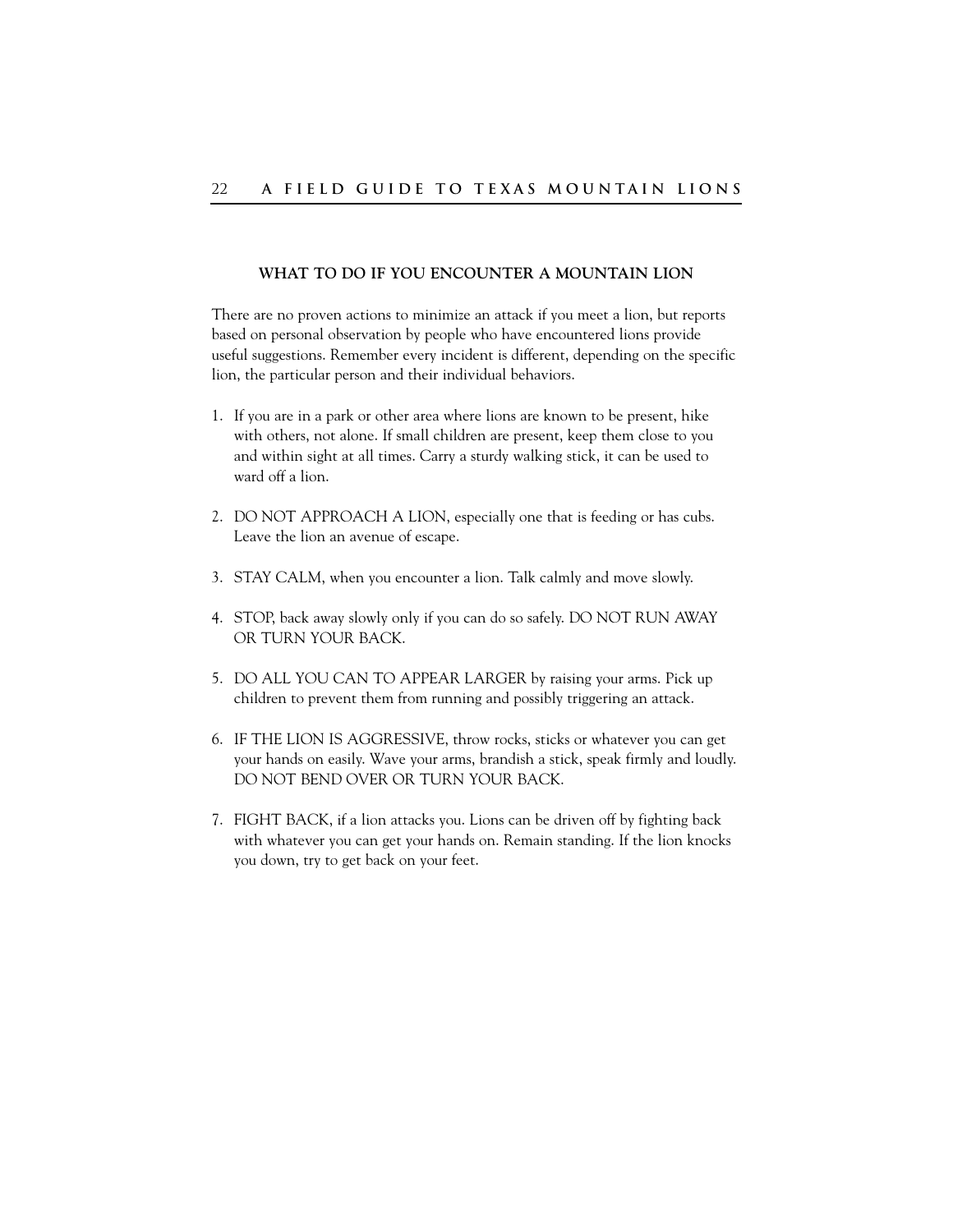# **WHO TO CALL**

The Texas Parks and Wildlife Department is responsible for managing, conserving and protecting the state's wildlife. You can help too.

If you encounter a lion in a park or other public use area, contact uniformed personnel immediately. If you experience an attack, immediately contact your local **TEXAS GAME WARDEN, SHERIFF'S DEPARTMENT OR DEPARTMENT OF PUBLIC SAFETY (DPS)**. For confirmed lion sightings, we encourage you to submit a written sighting report to the address below or call the Texas Parks and Wildlife Department.

> Texas Parks and Wildlife Department Wildlife Division 4200 Smith School Road Austin, Texas 78744 Phone: 1-800-792-1112

#### **SUGGESTED READING**

- Anderson, A.E. 1983. *A critical review of literature on puma* (Felis concolor). Colorado Division of Wildlife. Special Report #54: 91 pp.
- Shaw, Harley 1989. *Soul Among Lions*. Johnson Books. Boulder, Colorado. 140 pp.
- Tinsley, Jim B. 1987. *The Puma: Legendary Lion of the Americas*. Texas Western Press: University of Texas at El Paso. 142 pp.